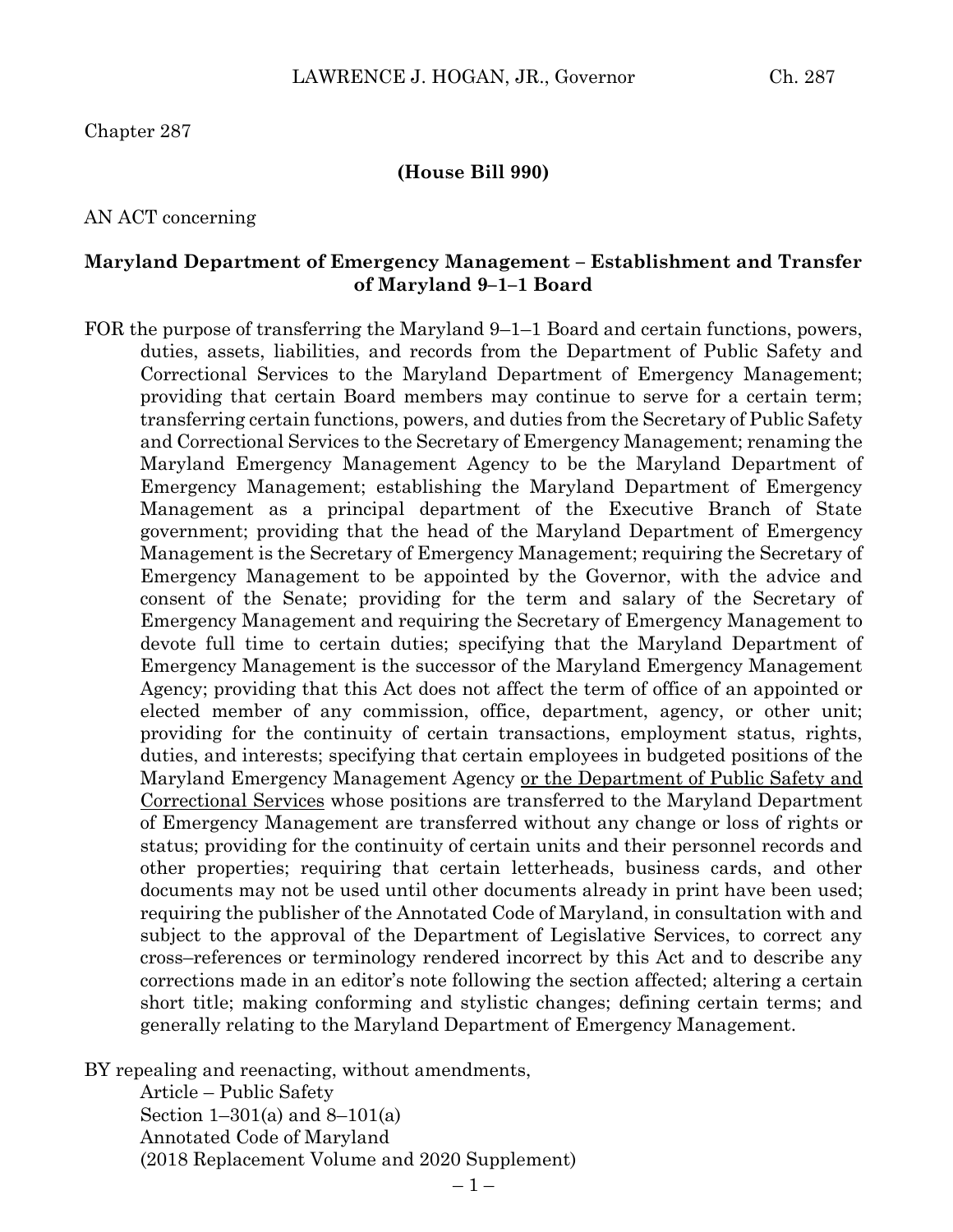BY repealing and reenacting, with amendments,

Article – Public Safety

Section 1–301(u), 1–305(a), 8–101(b)(1) and (h) through (n), 8–102(c) and (e)(1), 8–103(a)(1) and (c)(7)(iii) and (iv), 8–104(a)(2)(i) and (3)(i), (b)(3), (d)(2)(ii), and (e)(1), (3)(i), (5)(ii), (6), (7)(ii) and (iii), and (8)(iii), 8-105(a)(1) and (b)(1), 8–106(b)(1), and 13–501(c); 14–101, 14–102(a), 14–103, 14–104, 14–106(a)(1),  $14-107(b)(2)$  and (c)(1),  $14-108(b)(4)$ ,  $14-109(c)(1)$ ,  $14-110$ ,  $14-112(c)(1)$  and (2), 14–115, and 14–116(b) and (c) to be under the amended subtitle "Subtitle 1. Maryland Emergency Management Act"; and 14–201(c), 14–603, and 14–803

Annotated Code of Maryland (2018 Replacement Volume and 2020 Supplement)

## BY repealing

Article – Public Safety Section 8–101(g) and 14–101.1 Annotated Code of Maryland (2018 Replacement Volume and 2020 Supplement)

# BY adding to

Article – Public Safety Section  $8-101(n)$ Annotated Code of Maryland (2018 Replacement Volume and 2020 Supplement)

BY repealing and reenacting, with amendments, Article – State Government

Section 8–201, 9–2901(c)(9), and 10–1503(b)(17) Annotated Code of Maryland (2014 Replacement Volume and 2020 Supplement)

BY repealing and reenacting, with amendments, Article – Environment Section 5–803(h)(3)(ii) Annotated Code of Maryland (2013 Replacement Volume and 2020 Supplement)

BY repealing and reenacting, with amendments, Article – General Provisions Section 4–314.1(b)(5) Annotated Code of Maryland (2019 Replacement Volume and 2020 Supplement)

BY repealing and reenacting, with amendments, Article – Health – General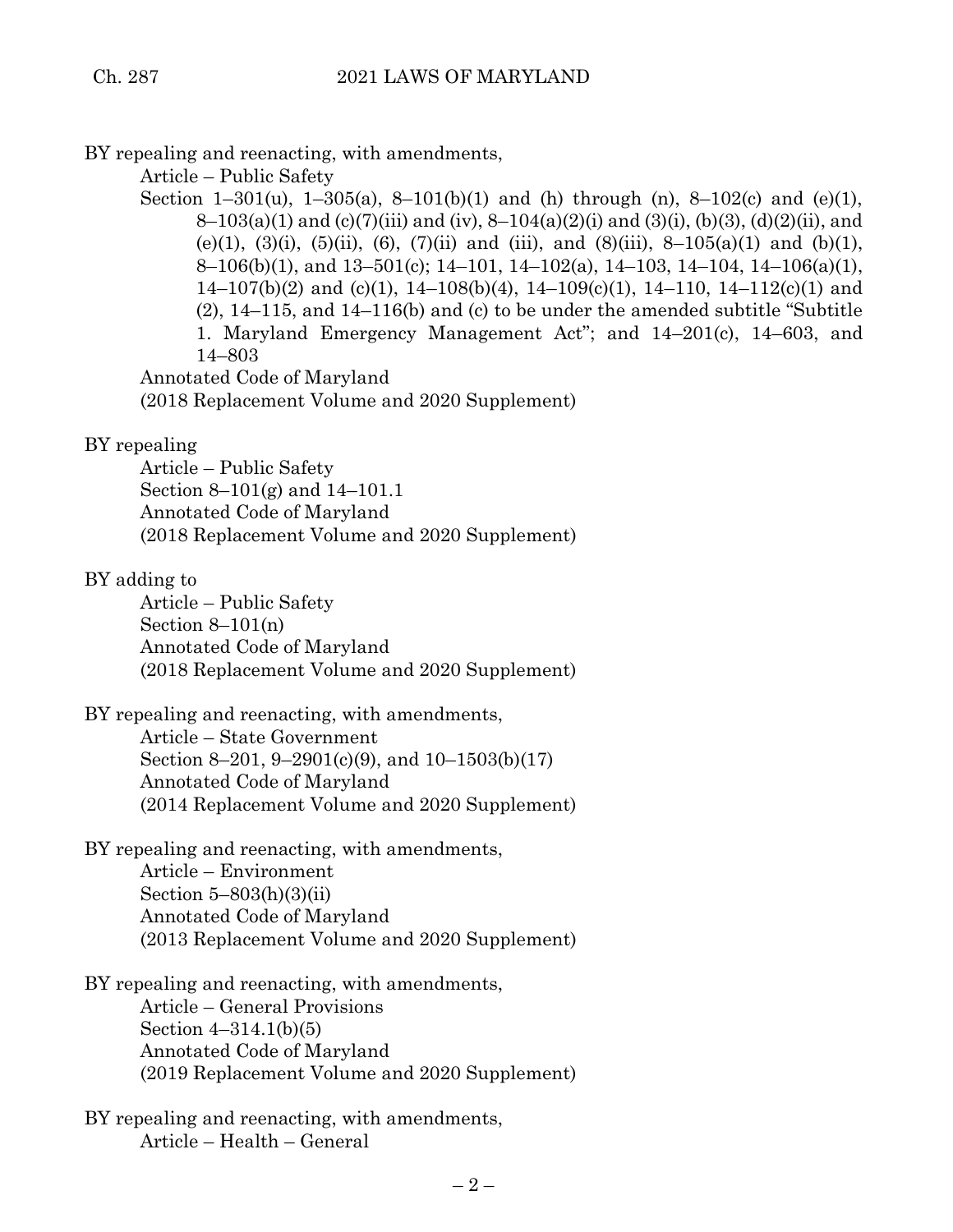Section 17–602(c)(5) and 17–701(e) Annotated Code of Maryland (2019 Replacement Volume and 2020 Supplement)

BY repealing and reenacting, with amendments, Article – Labor and Employment Section  $9-232(a)$ Annotated Code of Maryland (2016 Replacement Volume and 2020 Supplement)

BY repealing and reenacting, with amendments, Article – Natural Resources Section 3–1005(a)(9) and 3–1015(a) Annotated Code of Maryland (2018 Replacement Volume and 2020 Supplement)

SECTION 1. BE IT ENACTED BY THE GENERAL ASSEMBLY OF MARYLAND, That the Laws of Maryland read as follows:

## **Article – Public Safety**

1–301.

(a) In this subtitle the following words have the meanings indicated.

(u) "Secretary" means the Secretary of **[**Public Safety and Correctional Services**] EMERGENCY MANAGEMENT**.

1–305.

(a) There is a Maryland 9–1–1 Board in the **MARYLAND** Department of **[**Public Safety and Correctional Services**] EMERGENCY MANAGEMENT**.

Subtitle 1. Maryland Emergency Management **[**Agency**]** Act.

14–101.

(a) In this title the following words have the meanings indicated.

# (b) **[**"Director" means the Director of MEMA.**] "DEPARTMENT" MEANS THE MARYLAND DEPARTMENT OF EMERGENCY MANAGEMENT.**

(c) "Emergency" means the imminent threat or occurrence of severe or widespread loss of life, injury, or other health impacts, property damage or destruction, social or economic disruption, or environmental degradation from natural, technological, or human–made causes.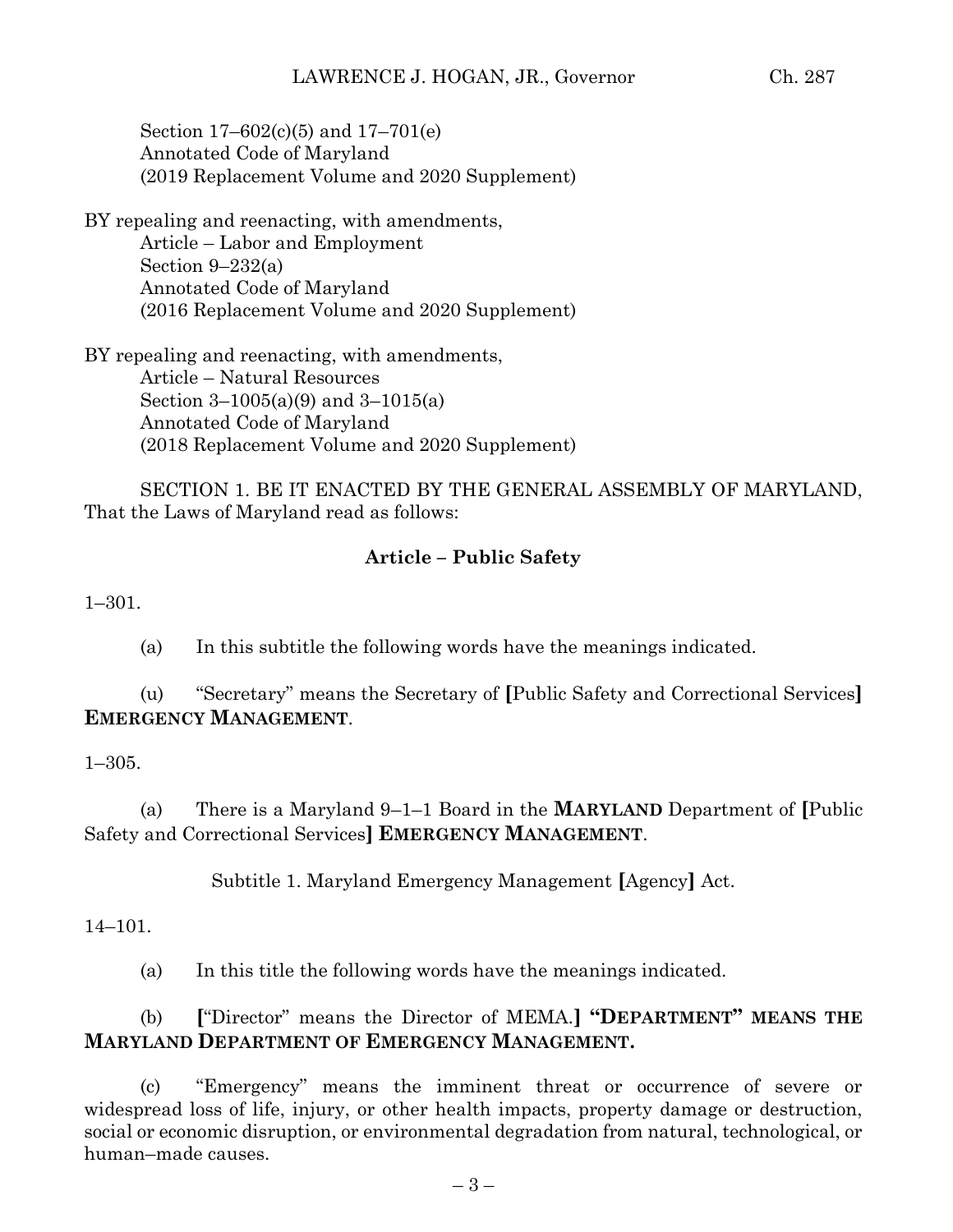(d) (1) "Emergency management" means the planning, implementing, and conducting of risk reduction and consequence management activities across the mission areas of prevention, protection, mitigation, response, and recovery to enhance preparedness, save lives, preserve public health and safety, protect public and private property, and minimize or repair injury and damage that results or may result from emergencies.

(2) "Emergency management" does not include the preparation for and carrying out of functions in an emergency for which military forces are primarily responsible.

(e) **"LOCAL ORGANIZATION FOR EMERGENCY MANAGEMENT" MEANS AN ORGANIZATION ESTABLISHED BY A POLITICAL SUBDIVISION OR OTHER LOCAL AUTHORITY UNDER § 14–109 OF THIS SUBTITLE.**

**(F)** "Political subdivision" means a county or municipal corporation of the State.

#### **(G) "SECRETARY" MEANS THE SECRETARY OF EMERGENCY MANAGEMENT.**

- **[**(f)**] (H)** "Senior elected official" means:
	- (1) the mayor;
	- (2) the county executive;

(3) for a county that does not have a county executive, the president of the board of county commissioners or county council or other chief executive officer of the county; or

(4) for a municipal corporation that does not have a mayor, the burgess, chairperson, or president of the municipal governing body or other chief executive officer of the municipal corporation.

**[**14–101.1.

(a) In this subtitle the following words have the meanings indicated.

(b) "Local organization for emergency management" means an organization established by a political subdivision or other local authority under § 14–109 of this subtitle.

(c) "MEMA" means the Maryland Emergency Management Agency.**]**

14–102.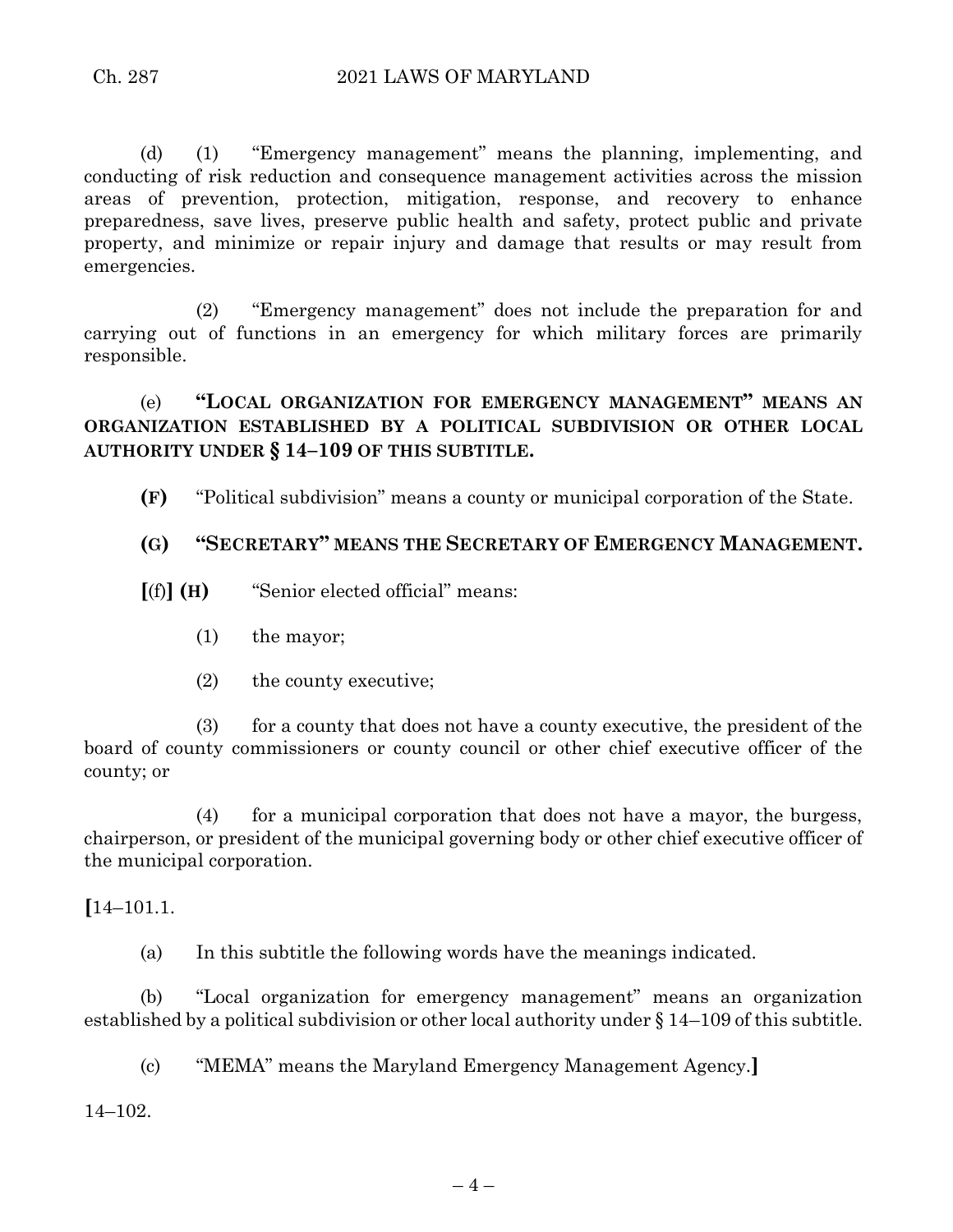(a) To ensure that the State will be adequately prepared to deal with emergencies, to protect the public peace, health, and safety in the State, to preserve the lives and property of the people of the State, and to ensure the social and economic resilience of the State, it is necessary to:

(1) establish a Maryland **DEPARTMENT OF** Emergency Management **[**Agency**]**;

(2) authorize the establishment of local organizations for emergency management in the political subdivisions;

(3) confer on the Governor and on the senior elected officials or governing bodies of the political subdivisions the emergency powers provided in this subtitle;

(4) provide for the rendering of mutual aid among the political subdivisions and with other states in carrying out emergency management functions; and

(5) authorize a comprehensive emergency management system that empowers all State departments and agencies to systematically prepare for, mitigate, respond to, and recover from potential or actual emergencies through risk reduction and consequence management.

14–103.

(a) There is a Maryland **DEPARTMENT OF** Emergency Management **[**Agency in the Military Department**] ESTABLISHED AS A PRINCIPAL DEPARTMENT OF THE EXECUTIVE BRANCH OF STATE GOVERNMENT**.

(b) **[**MEMA is a unit of State government.

(c) MEMA**] THE DEPARTMENT** has primary responsibility and authority for developing emergency management policies and is responsible for coordinating disaster risk reduction, consequence management, and disaster recovery activities.

**[**(d)**] (C) [**MEMA**] THE DEPARTMENT** may act to:

(1) reduce the disaster risk and vulnerability of persons and property located in the State;

(2) develop and coordinate emergency planning and preparedness; and

(3) coordinate emergency management activities and operations:

(i) relating to an emergency that involves two or more State

agencies;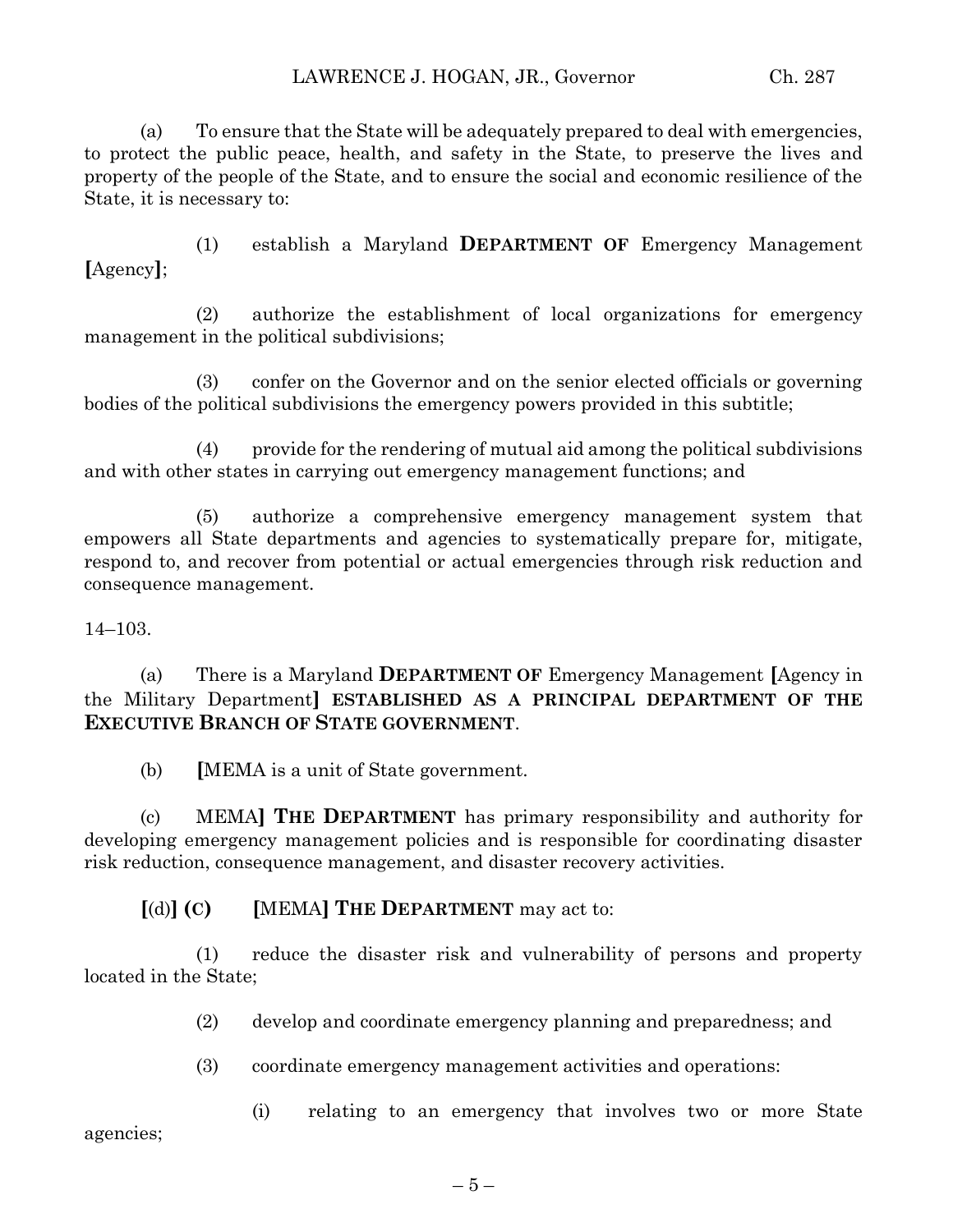#### Ch. 287 2021 LAWS OF MARYLAND

- (ii) between State agencies and political subdivisions;
- (iii) with local governments;
- (iv) with agencies of the federal government and other states; and
- (v) with private and nonprofit entities.

14–104.

**[**(a) The Governor shall appoint the Director of MEMA.

(b) The Director serves at the pleasure of the Governor.

(c) (1) The Director is in the executive service of the State Personnel Management System and is entitled to the salary provided in the State budget.

(2) The Director's employment is not subject to the conditions and limitations of the State Personnel and Pensions Article.**]**

**(A) THE HEAD OF THE MARYLAND DEPARTMENT OF EMERGENCY MANAGEMENT IS THE SECRETARY OF EMERGENCY MANAGEMENT, WHO SHALL BE APPOINTED BY THE GOVERNOR WITH THE ADVICE AND CONSENT OF THE SENATE.**

**(B) THE SECRETARY:**

**(1) SERVES WITHOUT A FIXED TERM AND MAY BE REMOVED BY THE GOVERNOR;**

**(2) IS ENTITLED TO THE SALARY PROVIDED IN THE STATE BUDGET; AND**

**(3) SHALL DEVOTE FULL TIME TO THE DUTIES ASSIGNED TO THE SECRETARY.**

**[**(d)**] (C)** (1) **[**The Director is the executive head of MEMA.

(2)**]** The **[**Director**] SECRETARY** is responsible to the Governor for carrying out the State emergency management program.

**[**(3)**] (2)** If the Governor has formally declared the threat or occurrence of an emergency, the **[**Director**] SECRETARY** shall coordinate the activities of all organizations for emergency management operations in the State.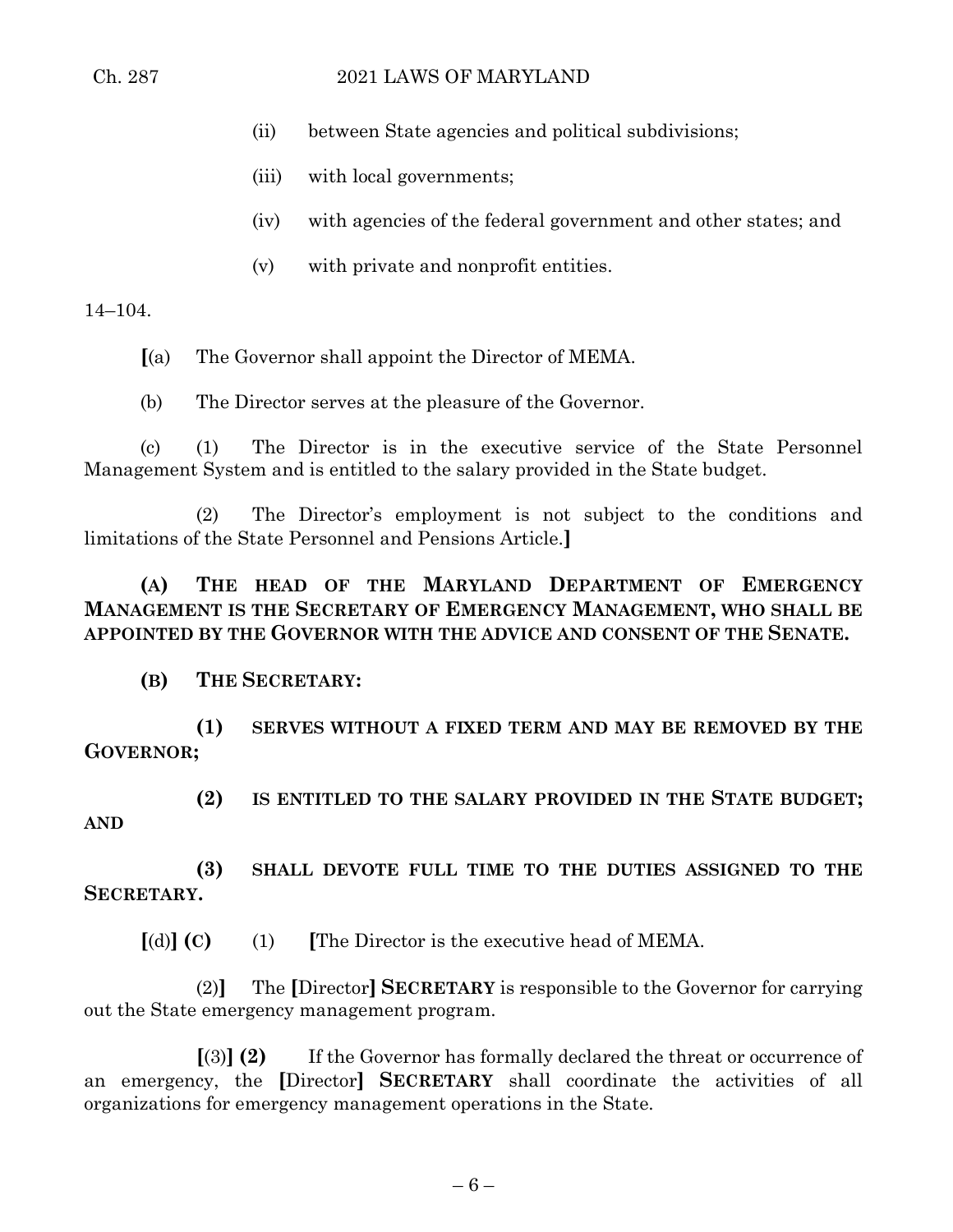**[**(4)**] (3)** The **[**Director**] SECRETARY**, in collaboration with other public and private agencies in the State, shall develop or cause to be developed mutual aid agreements for reciprocal emergency aid and assistance in case of emergency of an extreme nature that affects two or more political subdivisions.

**[**(5)**] (4)** The **[**Director**] SECRETARY** shall maintain liaison and cooperate with emergency management agencies and organizations of other states and the federal government.

**[**(e)**] (D)** The **[**Director**] SECRETARY** may employ personnel in accordance with the State budget and subject to the conditions and limitations of the State Personnel and Pensions Article.

**[**(f)**] (E)** The **[**Director**] SECRETARY** may make expenditures within the appropriations in the State budget or from other money made available to the **[**Director**] SECRETARY** for purposes of emergency management as necessary to carry out this subtitle.

14–106.

(a) (1) The Governor:

(i) has control of and is responsible for **[**MEMA**] THE DEPARTMENT**; and

(ii) is responsible for carrying out this subtitle.

14–107.

(b) (2) Each executive order or proclamation shall be:

(i) disseminated promptly by means calculated to publicize its contents; and

(ii) unless prevented or impeded by the circumstances of the emergency, filed promptly with:

- 1. **[**MEMA**] THE DEPARTMENT**;
- 2. the State Archives; and

3. the chief local records–keeping agency in the area to which the executive order or proclamation applies.

(c) (1) After the Governor declares a state of emergency, the **[**Director**] SECRETARY** shall coordinate the activities of the agencies of the State and of those political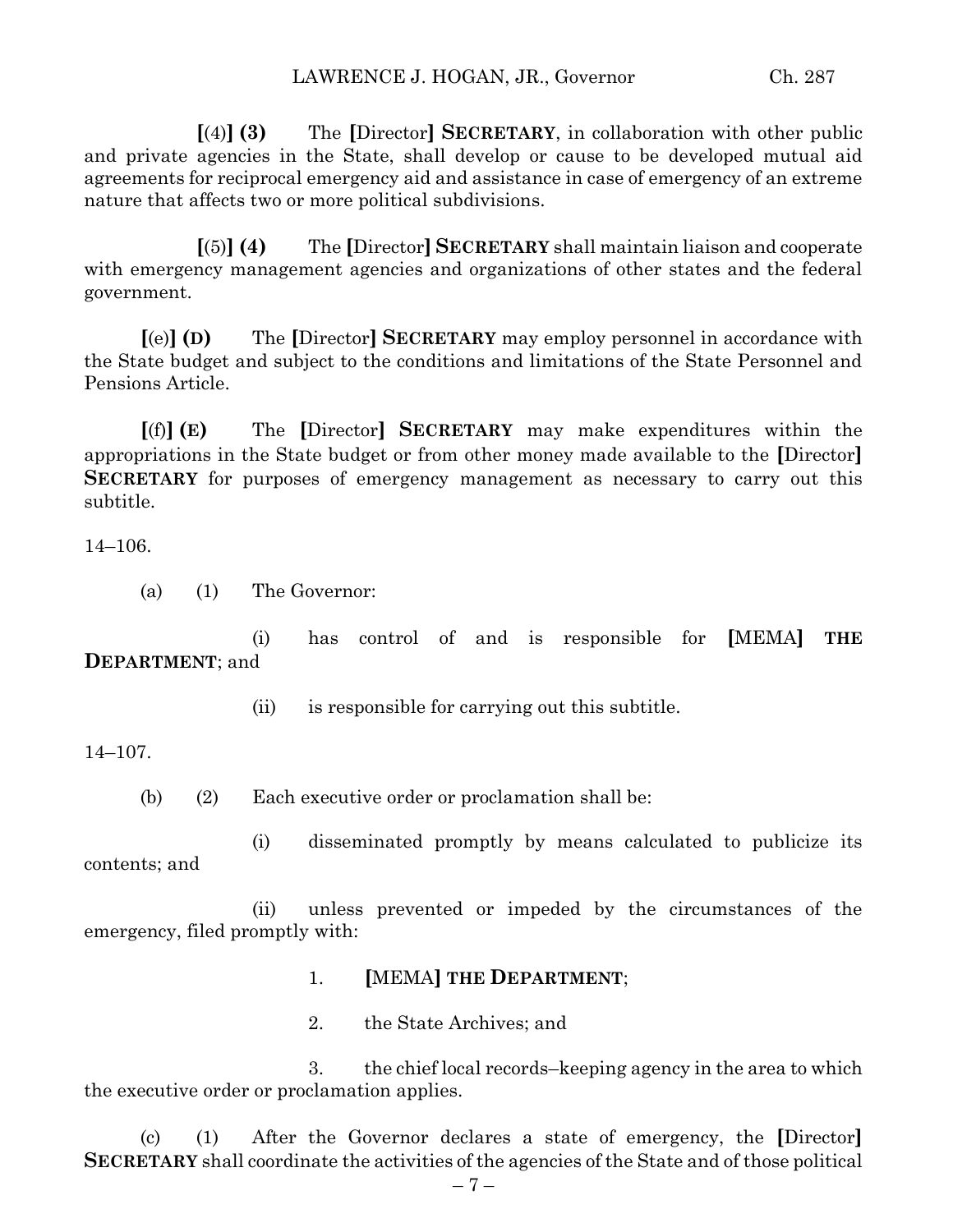subdivisions included in the declaration in all actions that serve to prevent or alleviate the ill effects of the imminent or actual emergency.

14–108.

(b) (4) Each executive order shall be:

(i) disseminated promptly by means calculated to publicize its contents; and

(ii) filed promptly with:

- 1. **[**MEMA**] THE DEPARTMENT**;
- 2. the State Archives; and

3. each agency of the State or a political subdivision that is authorized by the order to use resources in the other state or responsible for the enforcement of any provisions that are suspended by the executive order.

14–109.

(c) (1) Subject to the budget of the political subdivision, each local organization for emergency management shall include those programs and positions recommended periodically by **[**MEMA**] THE DEPARTMENT** to meet federal and State standards.

14–110.

(a) (1) Each county shall:

(i) prepare an Emergency Preparedness Plan for responding to an emergency that involves hazardous materials or controlled hazardous substances, as defined in the Environment Article; and

(ii) review the Plan annually and submit any changes to the **[**Director**] SECRETARY** so that the **[**Director**] SECRETARY** may maintain current and accurate information about the Plan.

(2) Each county shall submit its Emergency Preparedness Plan to the **[**Director**] SECRETARY** on or before October 1, 1998.

(b) (1) A local organization for emergency management shall submit to the **[**Director**] SECRETARY** a radiological emergency response plan if the political subdivision in which the local organization for emergency management is located: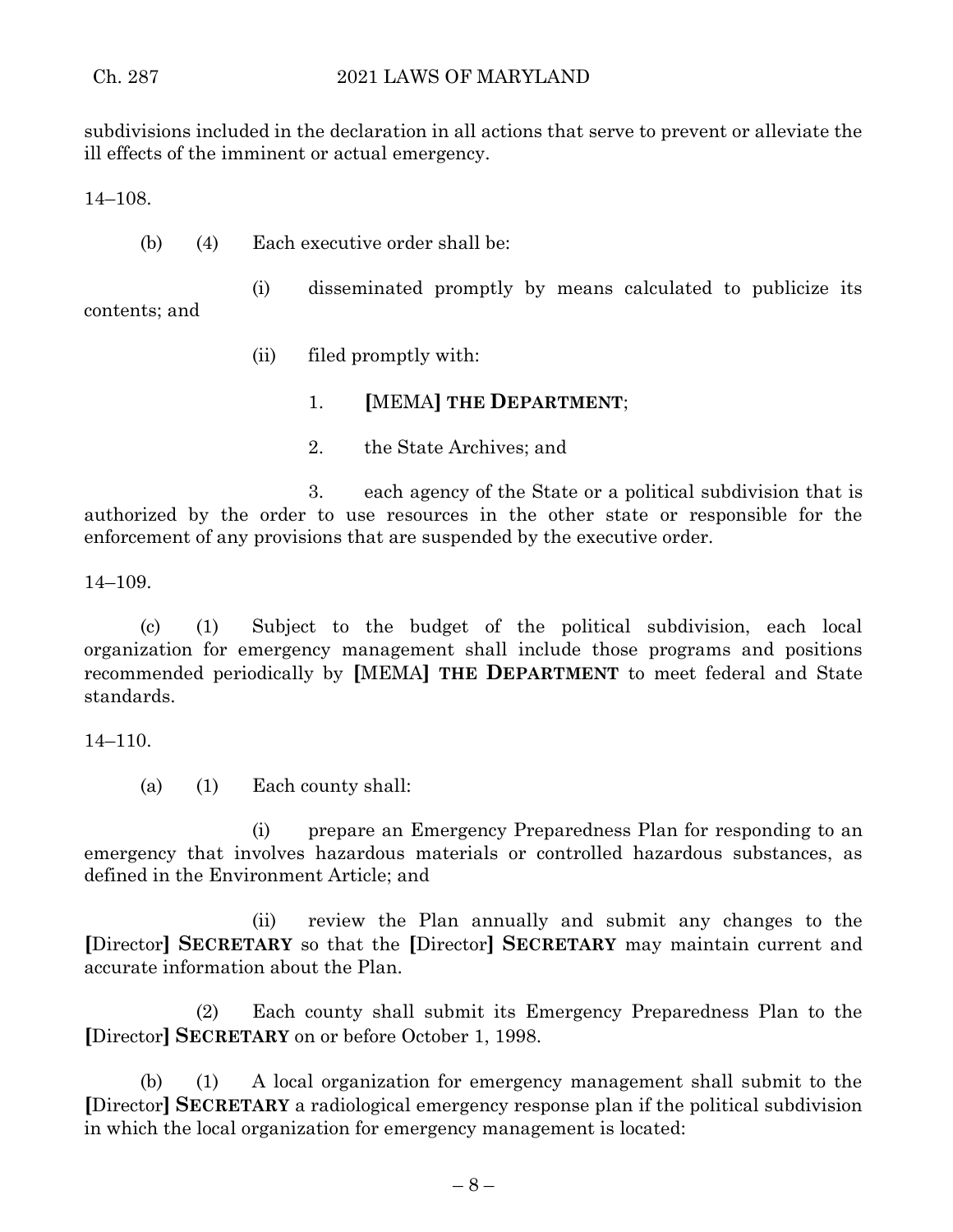reactor; or

(i) falls within the plume or ingestion zone of a commercial nuclear

(ii) might reasonably be expected to host evacuees from another jurisdiction in a plume or ingestion zone.

(2) The radiological emergency response plan shall provide for the evacuation of the residents of the political subdivision as a result of an emergency caused by a dangerous release of radiation.

14–112.

(c) (1) In carrying out this subtitle, the Governor, **[**Director**] SECRETARY**, and executive officers or governing bodies of the political subdivisions shall use the services, equipment, supplies, and facilities of existing agencies and units of the State and the political subdivisions to the maximum extent practicable.

(2) The officers and personnel of the agencies and units of the State and the political subdivisions shall cooperate with and extend services and facilities to the Governor, Adjutant General, **[**Director**] SECRETARY**, and the local organizations for emergency management on request.

14–115.

This subtitle may be cited as the Maryland Emergency Management **[**Agency**]** Act.

14–116.

(b) (1) Each principal department shall:

(i) develop a continuity of operations plan to maintain department operations if an emergency or other crisis disrupts normal operations;

(ii) annually update the continuity of operations plan; and

(iii) submit the continuity of operations plan and updates to **[**MEMA**] THE DEPARTMENT**.

- (2) Each continuity of operations plan shall include information regarding:
	- (i) the delineation of essential functions;
	- (ii) the delegation of authority;

(iii) the safekeeping of and access to essential records, including electronic records;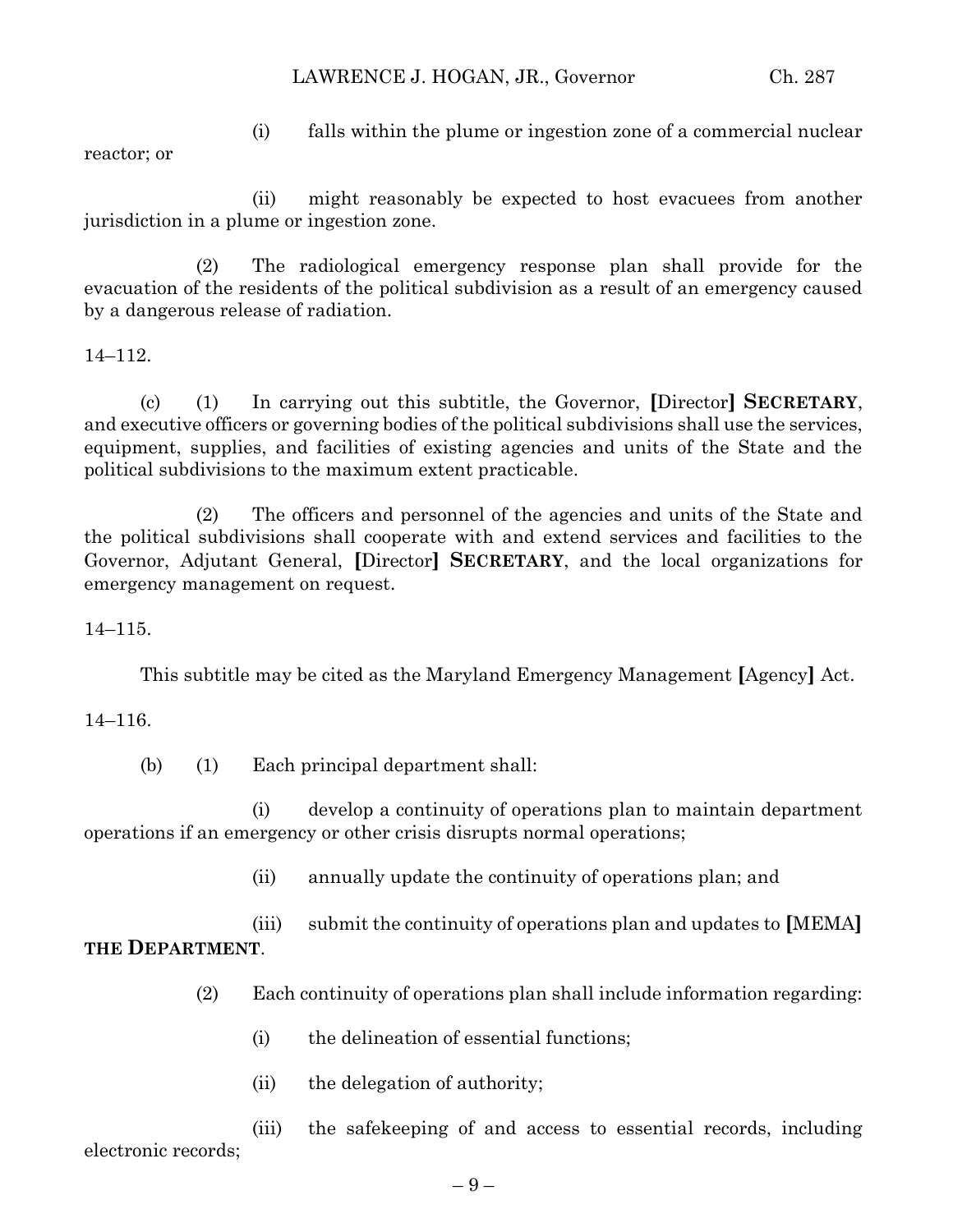- (iv) continuity locations;
- (v) continuity communications;
- (vi) human resources planning;
- (vii) devolution of essential functions;
- (viii) reconstitution; and
- (ix) program validation through testing, training, and exercises.

(3) **[**MEMA**] THE DEPARTMENT** shall develop guidelines and serve as the coordinating agency to assist each principal department to write and maintain a continuity of operations plan.

(4) **[**MEMA**] THE DEPARTMENT** may resolve conflicts between principal department continuity of operations plans.

(c) (1) To ensure the State can continue to provide essential government functions during and after an emergency, **[**MEMA**] THE DEPARTMENT** shall work with each principal department to develop and maintain a continuity of government plan.

(2) The continuity of government plan shall include the continuity of operations for essential government functions as identified by the principal departments.

(3) **[**MEMA**] THE DEPARTMENT** shall:

(i) present the continuity of government plan to the Governor and, in accordance with § 2–1257 of the State Government Article, the General Assembly by the end of the first calendar year of each gubernatorial term; and

(ii) review for revision the continuity of government plan at least once every 4 years.

#### **Article – State Government**

#### 8–201.

(a) The Executive Branch of the State government shall have not more than 21 principal departments, each of which shall embrace a broad, functional area of that Branch.

(b) The principal departments of the Executive Branch of the State government are: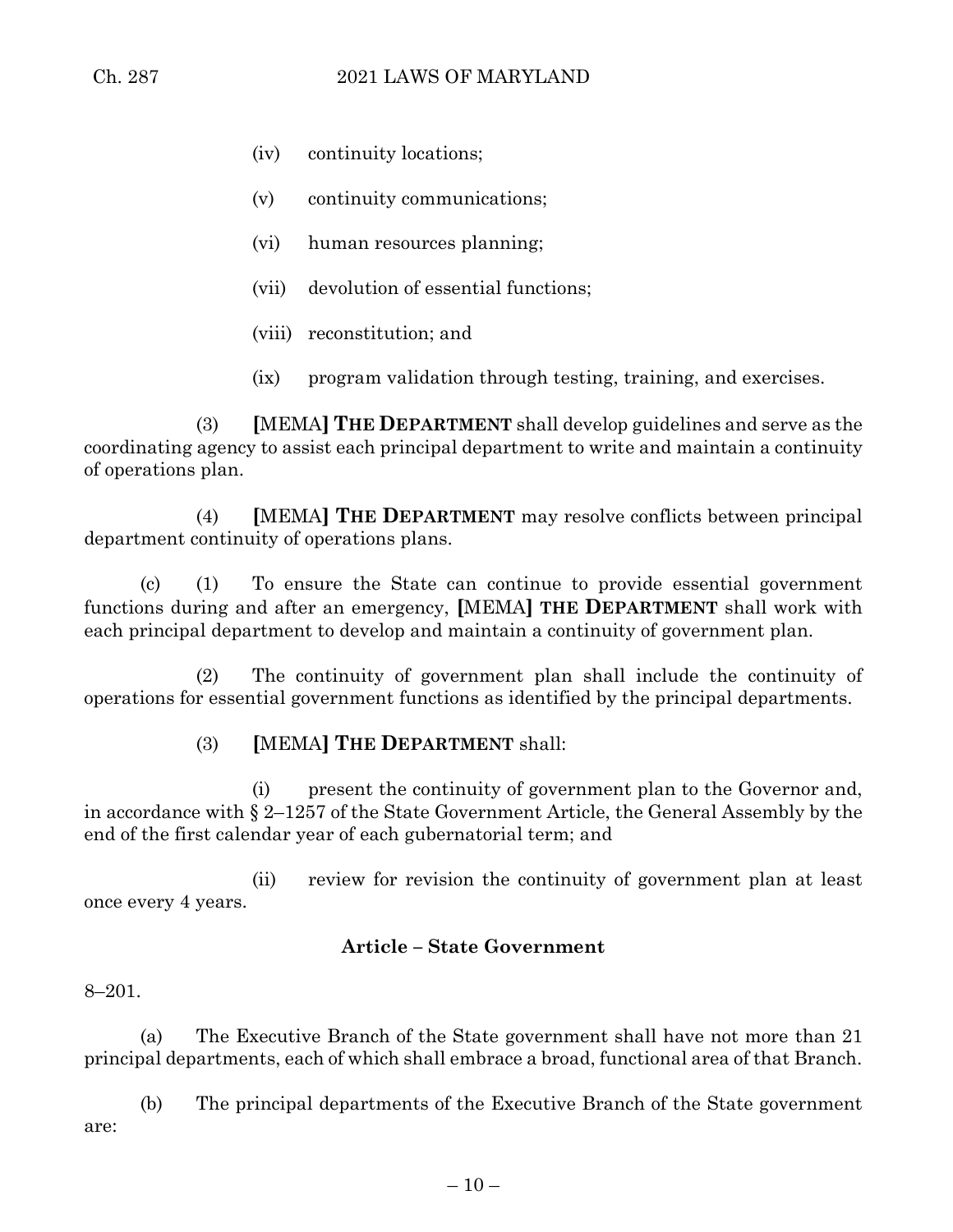- (1) Aging;
- (2) Agriculture;
- (3) Budget and Management;
- (4) Commerce;
- (5) Disabilities;
- (6) **EMERGENCY MANAGEMENT;**
- **(7)** the Environment;
- **[**(7)**] (8)** General Services;
- **[**(8)**] (9)** Health;
- **[**(9)**] (10)** Housing and Community Development;
- **[**(10)**] (11)** Human Services;
- **[**(11)**] (12)** Information Technology;
- **[**(12)**] (13)** Juvenile Services;
- **[**(13)**] (14)** Labor;
- **[**(14)**] (15)** Natural Resources;
- **[**(15)**] (16)** Planning;
- **[**(16)**] (17)** Public Safety and Correctional Services;
- **[**(17)**] (18)** State Police;
- **[**(18)**] (19)** Transportation; and
- **[**(19)**] (20)** Veterans Affairs.

SECTION 2. AND BE IT FURTHER ENACTED, That the Laws of Maryland read as follows:

# **Article – Environment**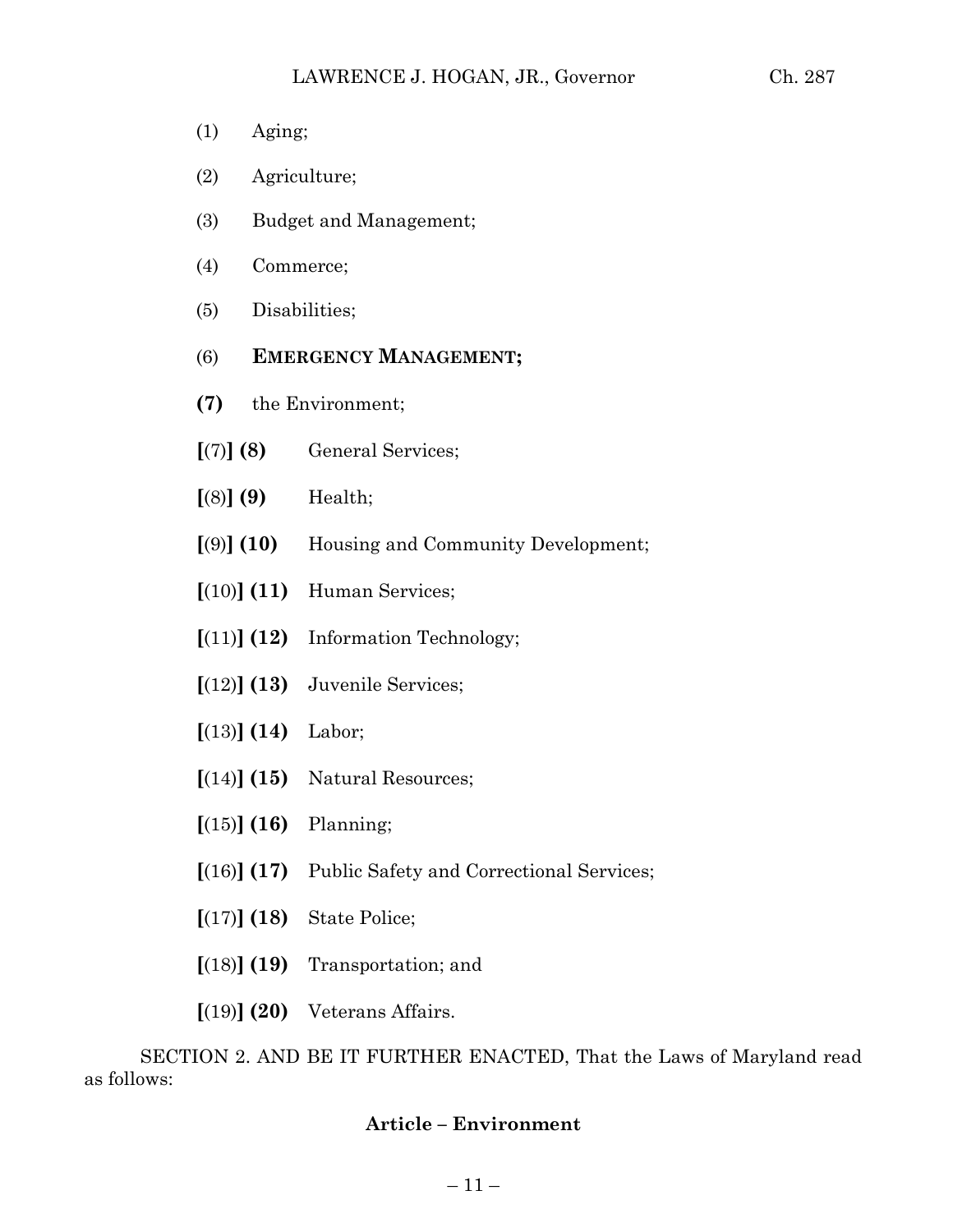5–803.

(h) (3) (ii) Grants for automated flood warnings projects shall be conditioned to require all affected local governing bodies to:

1. Adopt a specific and compatible response plan which has been coordinated with local emergency management authorities and reviewed and approved by the Department and the Maryland **DEPARTMENT OF** Emergency Management **[**Agency**]**; and

2. Provide for financial and other commitments to properly operate and maintain the project.

## **Article – General Provisions**

4–314.1.

(b) A custodian shall allow inspection of safety evaluation, school emergency plan, and emergency response policy records by the following entities in the performance of the entity's official duties:

(5) the Maryland **DEPARTMENT OF** Emergency Management **[**Agency**]**;

#### **Article – Health – General**

17–602.

(c) The Department shall adopt regulations for the implementation of the Program that:

- to:
- (5) Provide for the release of information in the Biological Agents Registry

(i) State and federal law enforcement agencies and the Centers for Disease Control and Prevention pursuant to a communicable disease investigation commenced or conducted by the Department or other State or federal law enforcement agency having investigatory authority, or in connection with any investigation involving release, theft, or loss of biological agents;

(ii) The Maryland **DEPARTMENT OF** Emergency Management **[**Agency**]** and the Maryland Department of the Environment for the purposes of planning for the protection of the public in relation to the release of a biological agent and the prevention of a release of a biological agent; and

(iii) The Maryland Institute for Emergency Medical Services Systems for the purposes of providing certain specified information to: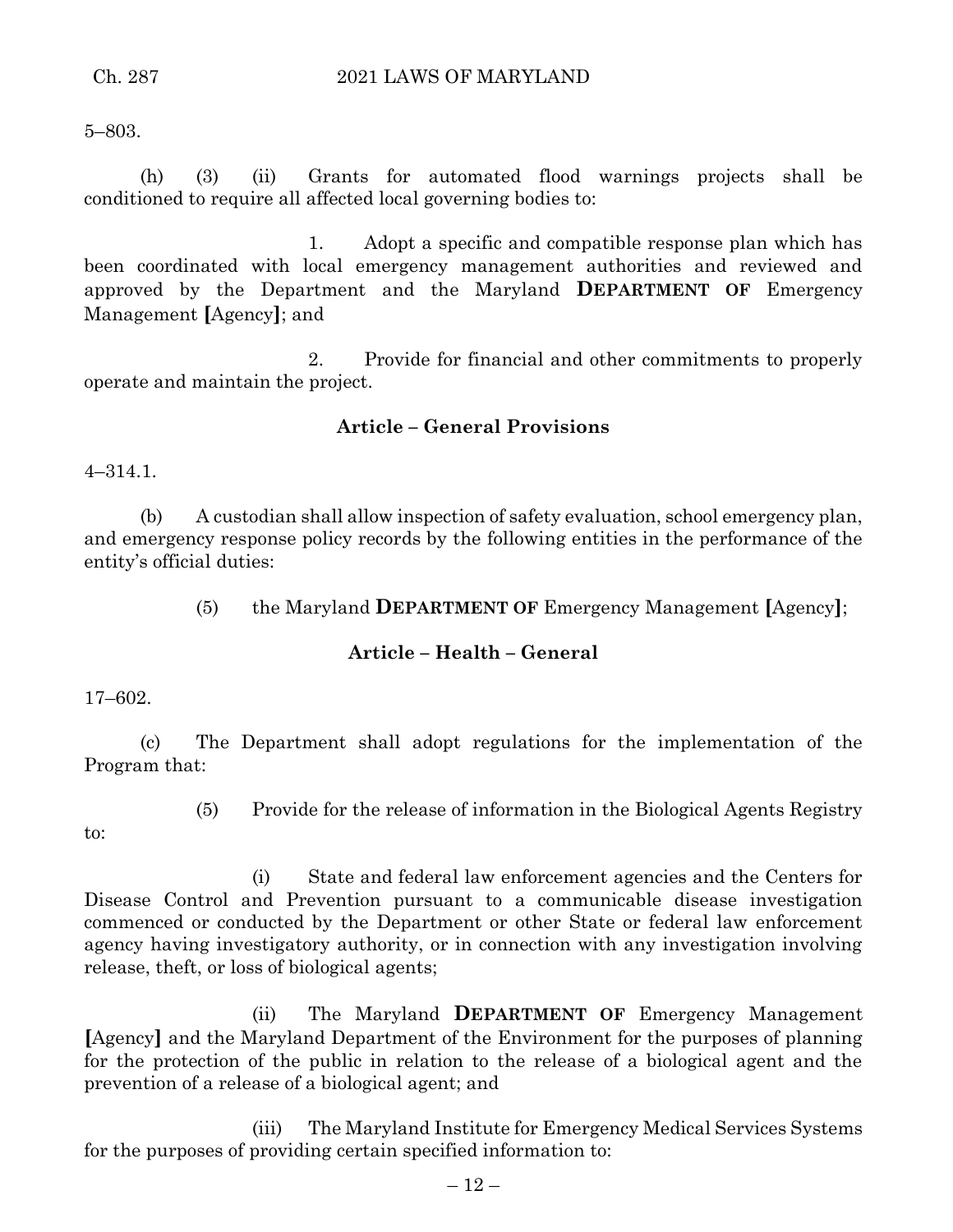1. A police officer, as defined in  $\S 3-201(f)$  of the Public Safety Article, responding to an emergency; and

2. A fire, rescue, or emergency medical services entity, as defined in § 7–101 of the Public Safety Article, performing emergency services, responding to a fire or other emergency, or dispatched on a call for emergency services;

17–701.

(e) On or before December 31 each year, the Department shall report to:

(1) The Maryland **DEPARTMENT OF** Emergency Management **[**Agency**]** and the health officer and emergency management officials of Frederick County the number and location of BSL–3 laboratories subject to this section; and

(2) The Governor and, in accordance with § 2–1257 of the State Government Article, the General Assembly the total number of BSL–3 laboratories subject to this section.

## **Article – Labor and Employment**

9–232.

(a) Each regularly enrolled volunteer member or trainee of the Maryland **DEPARTMENT OF Emergency Management <b>[Agency]** established under the Maryland Emergency Management **[**Agency**]** Act is a covered employee.

#### **Article – Natural Resources**

3–1005.

(a) The Coast Smart Council shall include:

(9) The **[**Director of the Maryland**] SECRETARY OF** Emergency Management **[**Agency**]**, or the **[**Director's**] SECRETARY'S** designee;

3–1015.

(a) The Board of Public Works, in conjunction with the Department, the Department of the Environment, and the Maryland **DEPARTMENT OF** Emergency Management **[**Agency**]**, shall establish criteria to evaluate whether State funds may be used to mitigate hazards associated with sea level rise inundation and coastal flooding.

#### **Article – Public Safety**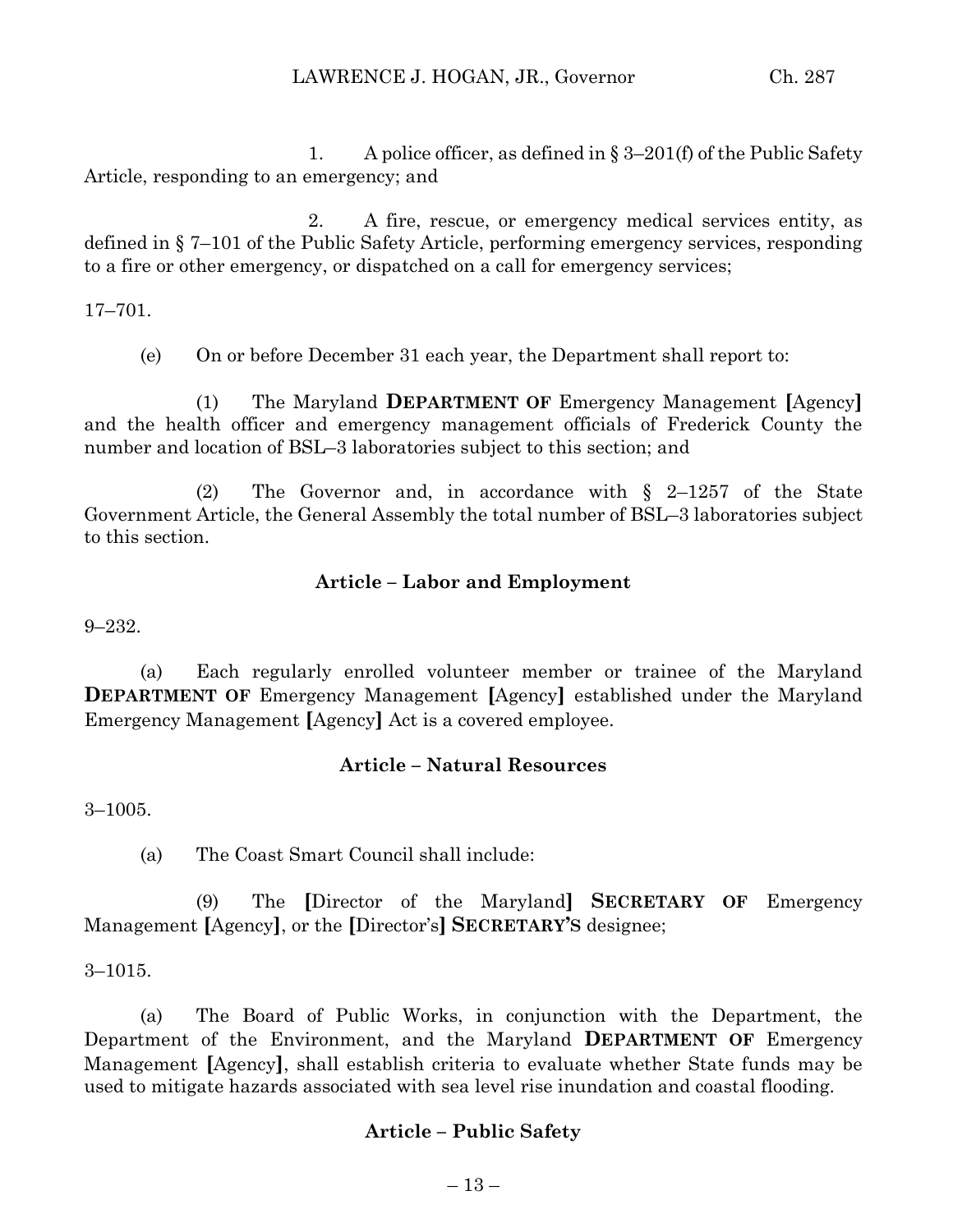8–101.

(a) In this subtitle the following words have the meanings indicated.

(b) (1) "Administrative costs" means any costs that are for administrative functions, including:

- (i) billing and collection expenses;
- (ii) promotion and marketing expenses;
- (iii) taxes, fees, and assessments;
- (iv) legal expenses; and

(v) other general and administrative costs as determined by the **[**Director**] SECRETARY**.

**[**(g) "Director" means the Director of the Maryland Emergency Management Agency.**]**

**[**(h)**] (G)** "Encumber" means to create a legal obligation that requires a portion of an appropriation to be reserved to pay money in the future.

**[**(i)**] (H)** (1) "Expenditures for fire protection" means:

(i) revenues appropriated or to be appropriated by a county for fire protection, rescue, and ambulance services; and

(ii) the proceeds of any county bonds used to finance facilities that house equipment for fire protection, rescue, and ambulance services.

(2) "Expenditures for fire protection" includes:

(i) revenues appropriated by a county to volunteer fire, rescue, and ambulance companies;

(ii) accounting and financial reporting expenses, including the costs of auditing the Fund in accordance with § 8–104 of this subtitle; and

- (iii) the costs of training personnel.
- (3) "Expenditures for fire protection" does not include:

(i) salaries, workers' compensation, fringe benefits, or other personnel costs;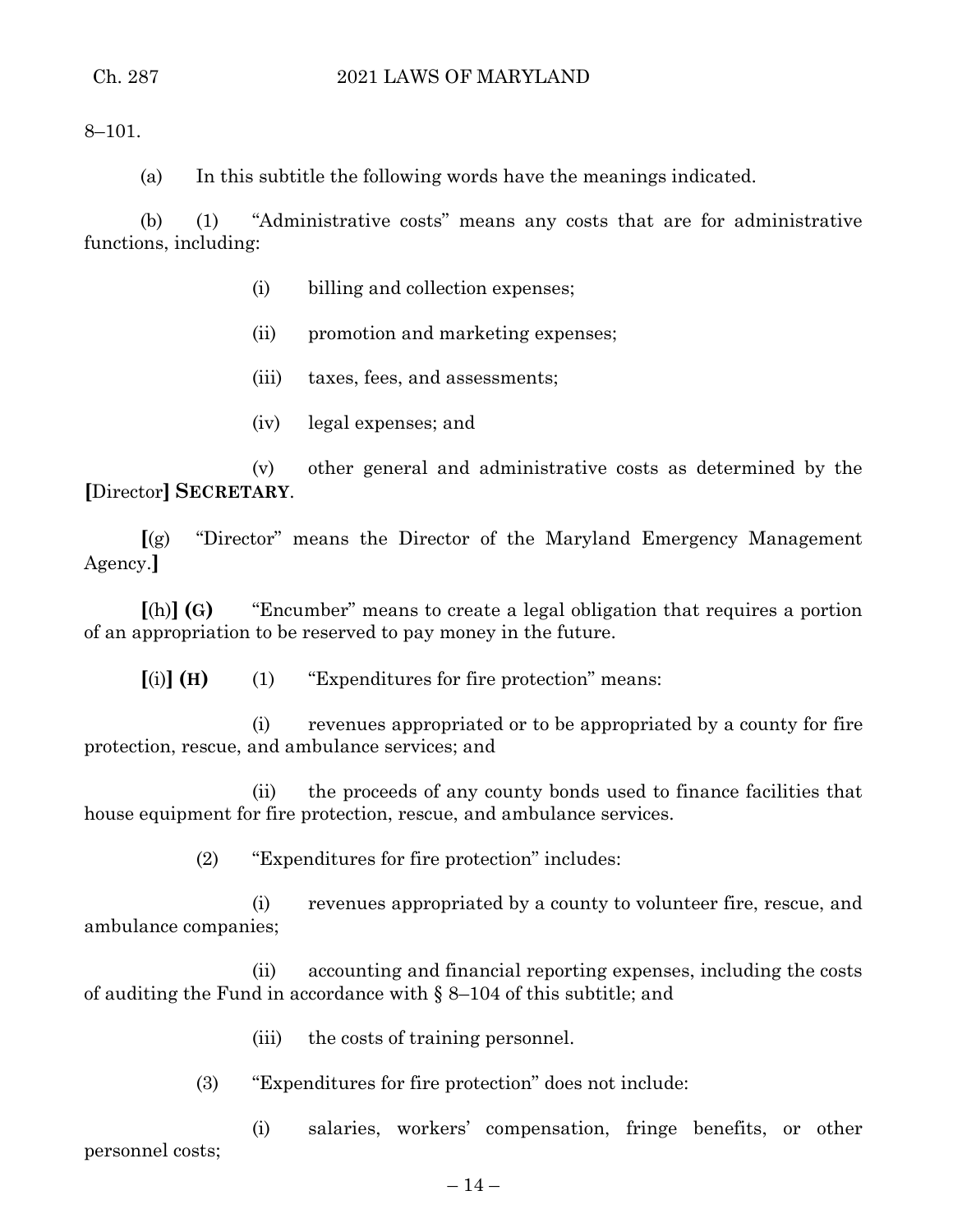- (ii) administrative costs;
- (iii) capital expenditures; or

(iv) in Carroll County, appropriations for loans to a volunteer fire, rescue, or ambulance company, secured by mortgages, notes, or other evidence of indebtedness of the volunteer fire, rescue, or ambulance company, if the appropriations derive from the proceeds of bonds used to finance facilities that house equipment for fire protection, rescue, and ambulance services.

**[**(j)**] (I)** "Fund" means the Senator William H. Amoss Fire, Rescue, and Ambulance Fund.

**[**(k)**] (J)** "Legal obligation" includes:

(1) a purchase order;

(2) a written agreement for the purchase of goods and services;

(3) a written agreement between a county and a volunteer fire, rescue, or ambulance company; and

(4) a written agreement between a county and a vendor.

**[**(l)**] (K)** (1) "Qualified municipal corporation" means a municipal corporation in the State whose expenditures for fire protection from municipal sources exceed \$25,000.

(2) "Qualified municipal corporation" does not include Baltimore City.

**[**(m)**] (L)** "Rehabilitate", with regard to a facility, does not include purchasing office equipment or incurring administrative expenses.

**[**(n)**] (M)** "Routine maintenance costs" means expenditures for activities that are:

(1) normally established by a manufacturer or an industry trade association;

(2) planned and performed at regular intervals; and

(3) necessary to extend the useful life or to prevent the premature failure of building components or equipment.

# **(N) "SECRETARY" MEANS THE SECRETARY OF EMERGENCY MANAGEMENT.**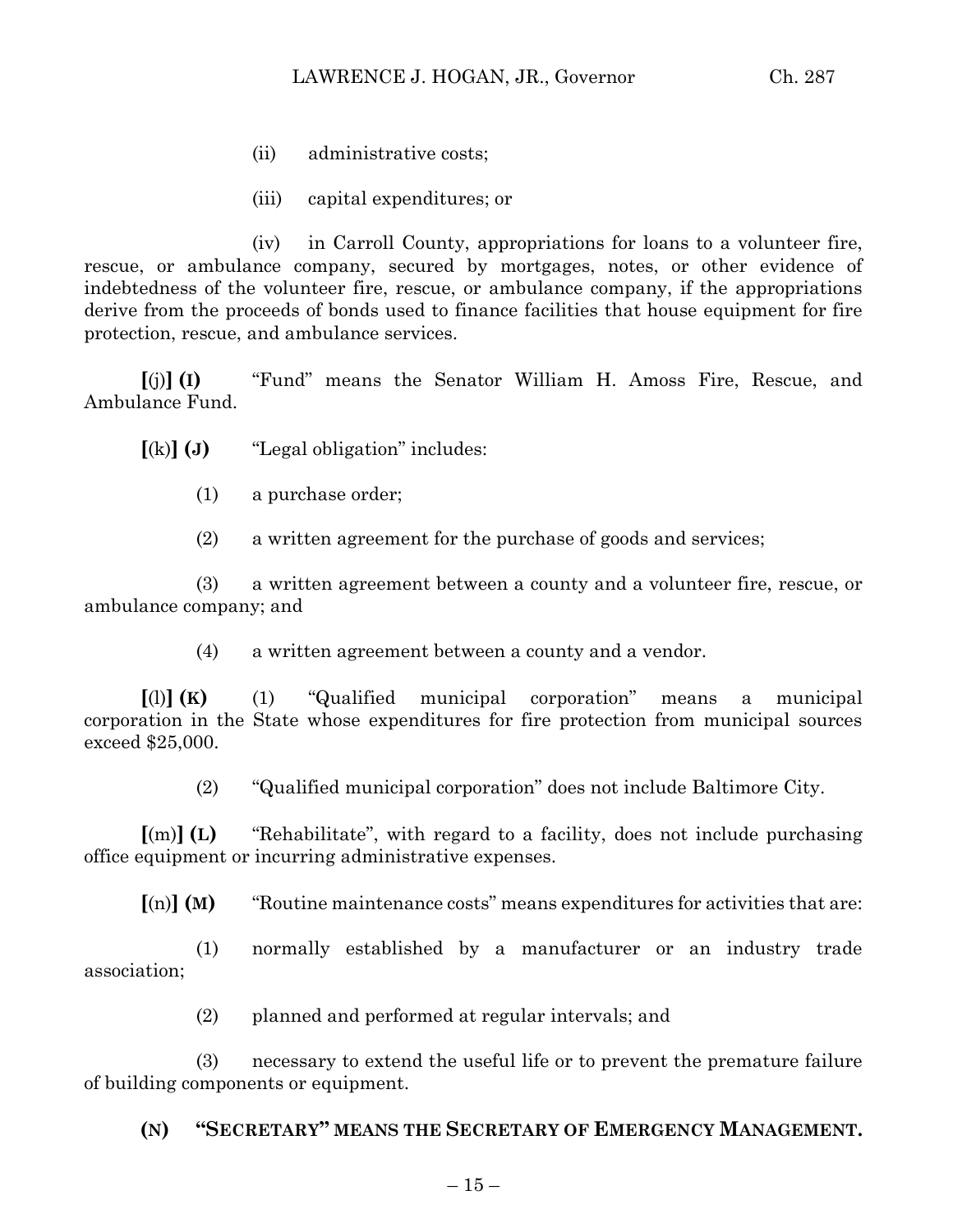8–102.

(c) (1) The **[**Director**] SECRETARY** shall administer the Fund.

(2) Subject to paragraph (3) of this subsection, the **[**Director**] SECRETARY** may adopt procedures to carry out this subtitle, including additional auditing and reporting requirements.

(3) The **[**Director**] SECRETARY** may not impose training or operational requirements as a precondition to receipt of money, except as otherwise expressly provided in this subtitle.

(e) (1) As authorized by the **[**Director**] SECRETARY**, the Treasurer shall make payments out of the Fund to each county on warrant of the Comptroller.

8–103.

(a) Subject to subsection (c) of this section, each county shall receive an initial allocation of money based on a percentage to be determined in the following manner:

(1) the Director of Assessments and Taxation shall certify to the **[**Director**] SECRETARY** each county's total percentage of land use property tax accounts, including vacant unimproved properties, relative to the statewide total of all land use property tax accounts for the first completed fiscal year immediately preceding the fiscal year for which money is to be allocated;

(c) (7) (iii) The State Fire Marshal shall:

1. adopt policies and procedures for determining if a county has participated in the Maryland Fire Incident Reporting System; and

2. certify to the **[**Director**] SECRETARY** by July 1 of each year whether a county has participated in the Maryland Fire Incident Reporting System during the immediately preceding fiscal year.

(iv) The Executive Director of the Maryland Institute for Emergency Medical Services Systems shall:

1. adopt policies and procedures for determining if a county has participated in the Ambulance Information System; and

2. certify to the **[**Director**] SECRETARY** by July 1 of each year whether a county has participated in the Ambulance Information System during the immediately preceding fiscal year.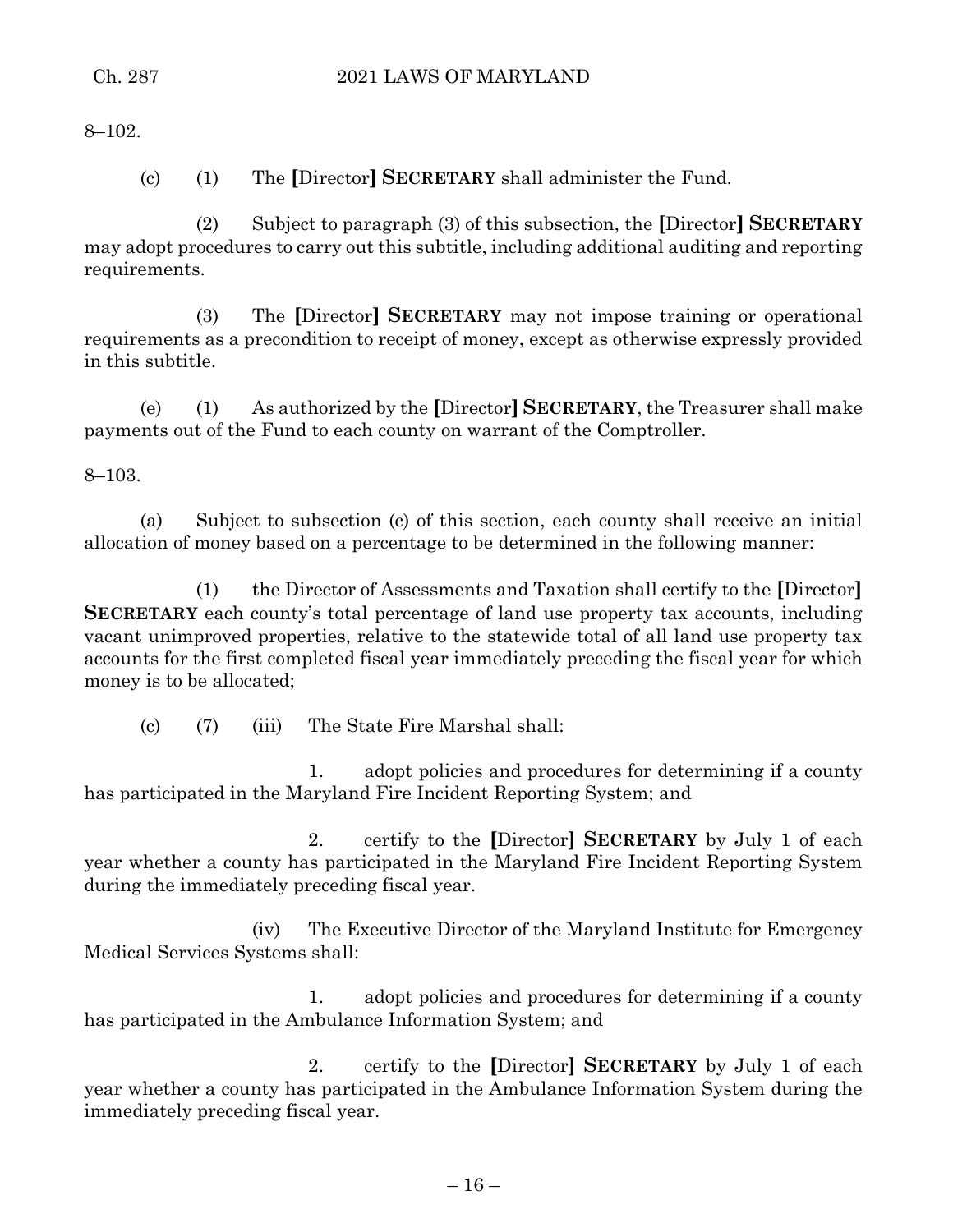8–104.

(a) (2) (i) If a county does not comply with the requirements of paragraph (1) of this subsection, the **[**Director**] SECRETARY** may withhold money allocated to the county for the fiscal year that begins after the submission of the report required under § 8–105 of this subtitle.

(3) (i) The **[**Director**] SECRETARY** shall automatically withhold money allocated to a county from the Fund if:

1. the county fails to comply with the requirements of paragraph (1) of this subsection for two consecutive fiscal years; and

2. no waiver has been granted by the Board of Public Works or the General Assembly in accordance with subsection (d) of this section.

(b) (3) In determining the amount of expenditures for fire protection made by a county, before certification, the **[**Director**] SECRETARY** shall review the financial information of the county for the first completed fiscal year before the fiscal year for which State money is appropriated.

(d) (2) (ii) The **[**Director**] SECRETARY** shall provide a preliminary assessment of a waiver request to the Board of Public Works.

(e) (1) The money distributed under this subtitle and allocated to a county shall be:

(i) audited in accordance with the procedures for accounting and auditing of other governmental revenues; or

(ii) accounted for in a format developed by the **[**Director**] SECRETARY**.

(3) (i) Money distributed under this subtitle that remains unencumbered or unexpended by the county after the second fiscal year shall be repaid to the **[**Director**] SECRETARY** for deposit in the Fund.

(5) (ii) Money distributed under this paragraph that remains unencumbered or unexpended by the county after the second fiscal year shall be repaid to the **[**Director**] SECRETARY** for deposit in the Fund.

(6) If a volunteer fire, rescue, or ambulance company creates a legal obligation to encumber money received from the Fund, the **[**Director**] SECRETARY** shall consider the legal obligation to be an encumbrance of the county for purposes of this subtitle.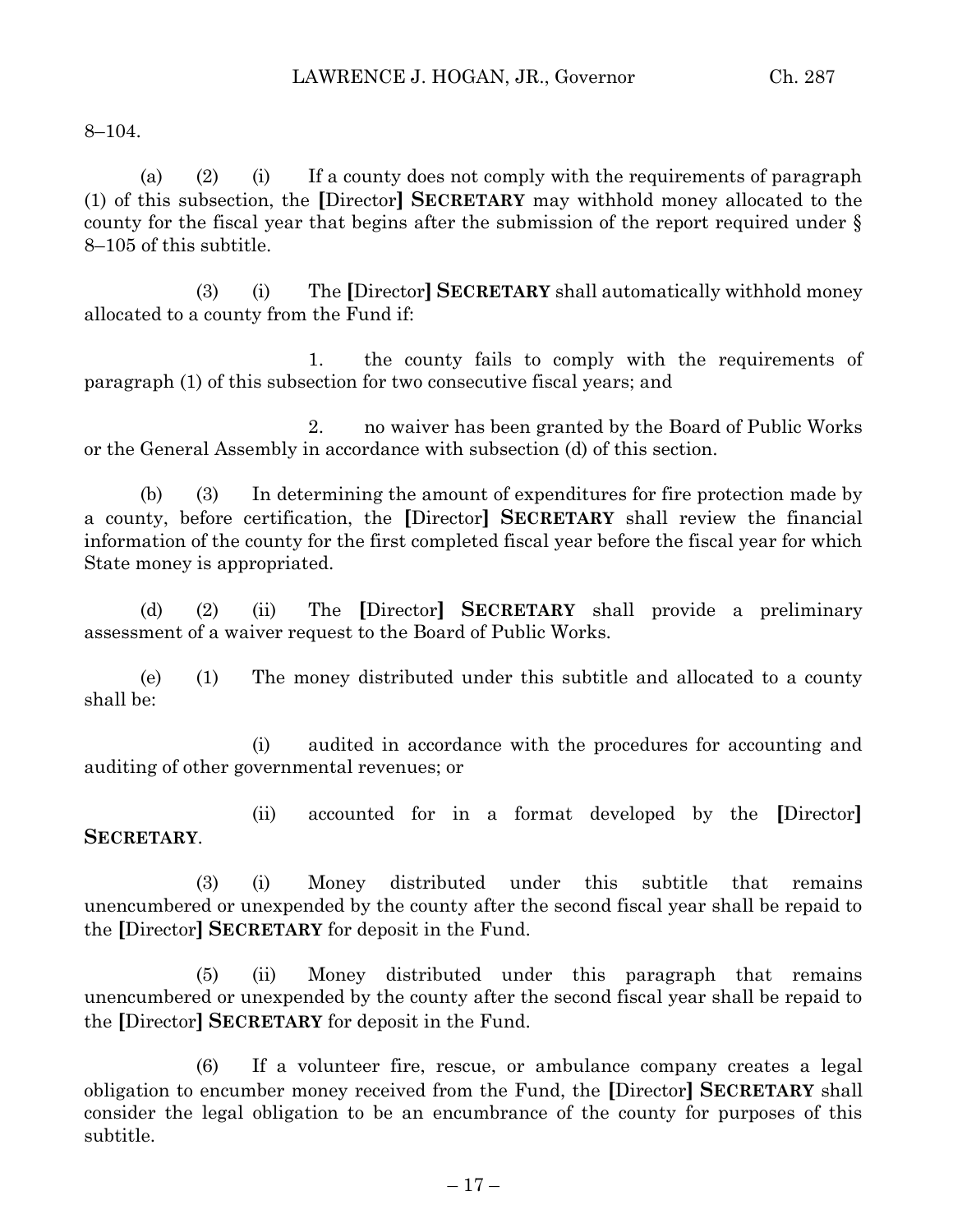(7) (ii) Money distributed under this subtitle to a volunteer or municipal fire, rescue, or ambulance company may be accounted for in a format developed by the **[**Director**] SECRETARY**.

(iii) Copies of the audit of the separate bank account shall be submitted to the respective county government and to the Maryland **DEPARTMENT OF** Emergency Management **[**Agency**]**.

(8) (iii) Money held by a county or municipality under subparagraph (i) of this paragraph shall be:

1. audited in accordance with the procedures for accounting and auditing of other governmental revenues; or

2. accounted for in a format developed by the **[**Director**] SECRETARY**.

## 8–105.

(a) (1) On or before December 31 of each year, each county shall submit to the **[**Director**] SECRETARY** a report for the preceding fiscal year in the format provided by the **[**Director**] SECRETARY**.

(b) (1) Each year the **[**Director**] SECRETARY** shall report to the Governor and, subject to § 2–1257 of the State Government Article, to the General Assembly on the information provided by the counties on the distribution of money provided under this subtitle, including an assessment of the extent to which the purposes of this subtitle are being achieved.

#### 8–106.

(b) (1) The **[**Director**] SECRETARY** may withhold money allocated for the next fiscal year under this subtitle from a county if the county does not comply with this subtitle.

#### 13–501.

(c) **(1)** The Maryland Defense Force shall have the primary mission of providing competent and supplemental professional, technical, and military support to the Maryland Army National Guard, the Maryland Air National Guard, and the Maryland **DEPARTMENT OF** Emergency Management **[**Agency**]**.

**(2)** The Maryland Defense Force shall also have other duties and missions as it may be assigned from time to time by competent authority.

14–201.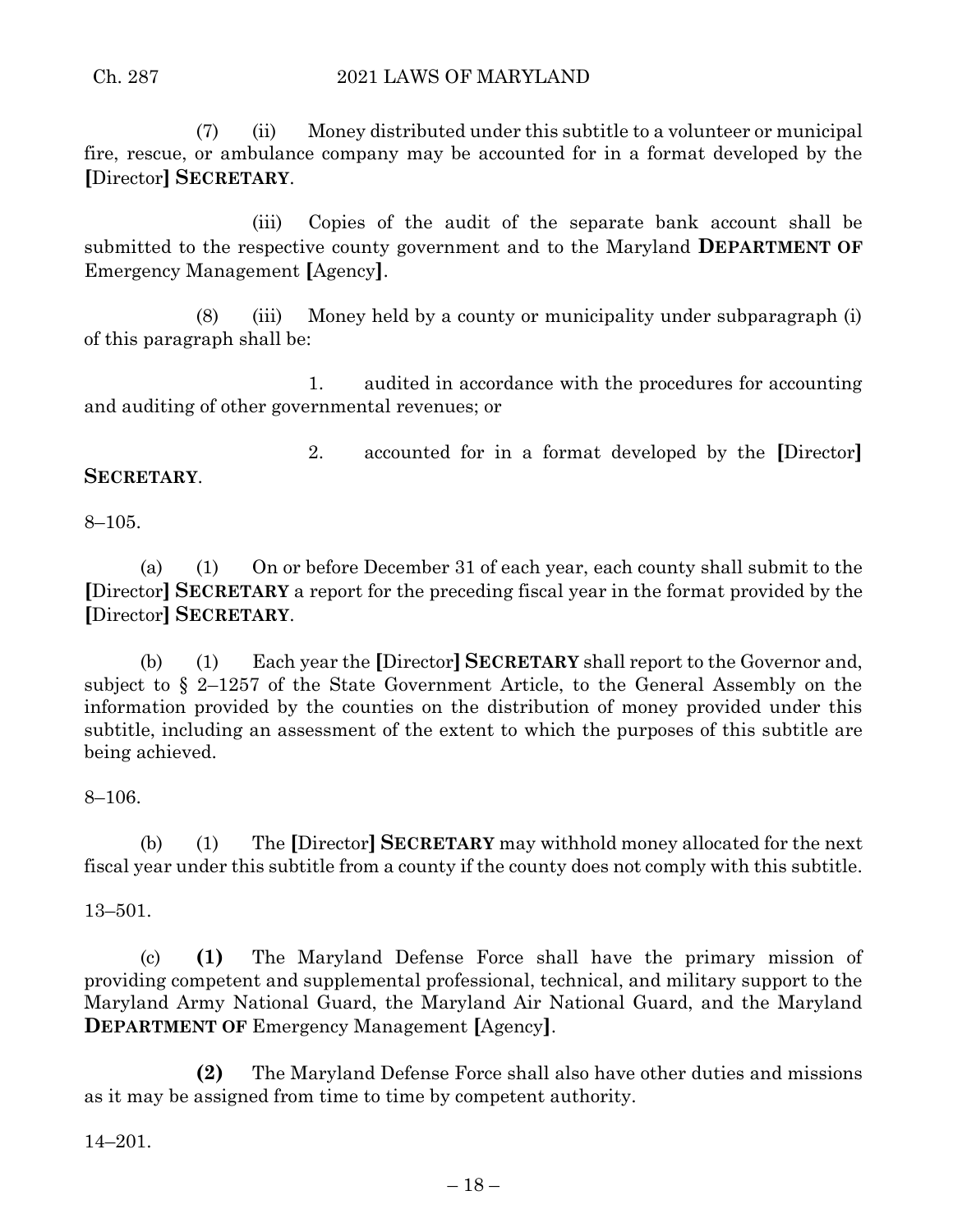(c) "Person in emergency management service" means a person who, during the emergency period to which this subtitle is applicable, is a member of or works for the **[**Maryland Emergency Management Agency**] DEPARTMENT** or a local emergency management organization.

#### 14–603.

The Governor is hereby authorized and empowered to enter into and execute, on behalf of the State of Maryland, such emergency management and civil defense compacts with other states, possessions or territories of the United States or with the District of Columbia, substantially in the form hereinbefore set forth, provided that the Board of Public Works, with the concurrence of the **[**Director of the Maryland Emergency Management Agency**] SECRETARY**, may approve alterations of the terms, provisions and conditions of the aforesaid proposed emergency management and civil defense compact so long as said alterations are in substantial compliance with the terms, provisions and conditions hereinbefore set forth and when the Governor, in the exercise of the power as aforesaid, enters into and executes an emergency management and civil defense compact on behalf of the State of Maryland, said compact is hereby approved and ratified and every paragraph, clause, provision, matter and thing in the said compact contained shall be obligatory on this State and the citizens thereof, and shall be forever faithfully and inviolably observed, and kept by the government of this State and all of its citizens according to the true intent and meaning of the said compact.

14–803.

(1) Article 1. Purpose.

(a) (1) The purpose of this Compact is to provide for emergency management mutual assistance between the jurisdictions entering into this Compact.

(2) This Compact also shall provide for mutual cooperation in emergency management–related exercises, testing, or other training activities.

(2) Article 2. Requests for Assistance.

(b) (1) The senior elected official of each jurisdiction shall designate authorized representatives. An authorized representative of a party jurisdiction may request assistance from another party jurisdiction by contacting an authorized representative of that jurisdiction.

(2) The provisions of this Compact shall apply only to requests for assistance made by and to authorized representatives.

(3) Requests may be verbal or in writing.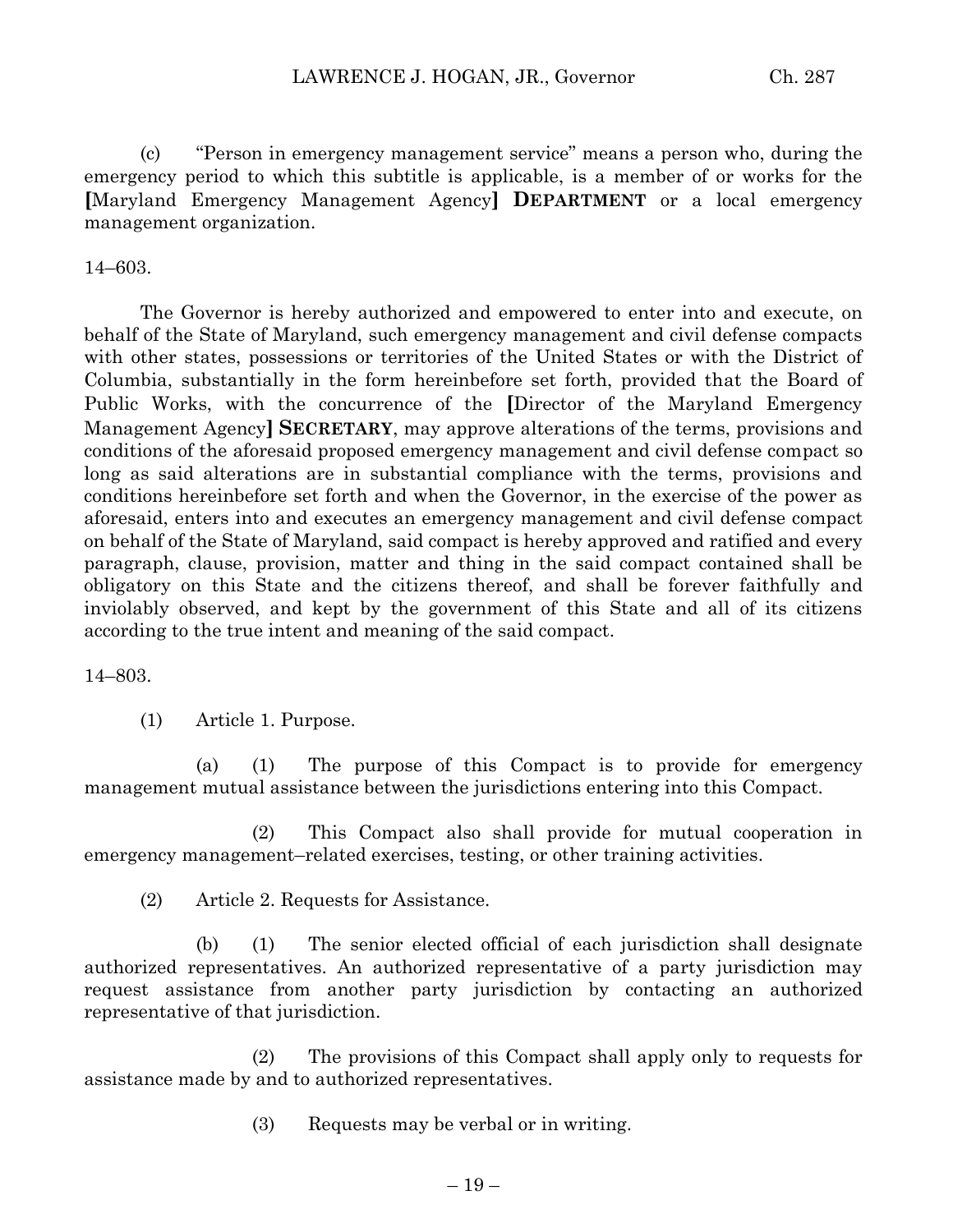(4) If verbal, the request shall be confirmed in writing at the earliest possible date, but no later than 10 calendar days following the verbal request.

(5) Written requests shall provide the following information:

(i) The functional areas for which assistance is needed, including fire services, law enforcement, emergency medical services, transportation, communications, public works and engineering, building inspection, planning and information assistance, mass care, resource support, health and medical services, and search and rescue;

aid; and

(ii) The mission, capability, size, and amount of the requested

(iii) The logistics, location, and time for staging the aid from a responding party jurisdiction.

(6) There shall be frequent consultations between the Maryland **DEPARTMENT OF Emergency Management [Agency] and appropriate representatives of** the party jurisdictions with the unhindered exchange of information and plans generally relating to emergency management.

(7) An authorized representative of the requesting party jurisdiction will advise the Maryland **DEPARTMENT OF** Emergency Management **[**Agency**]** of verbal requests and provide copies of written requests.

(3) Article 3. Limitations.

(c) (1) Any jurisdiction which is a party to this Compact and which receives a request for assistance shall take such actions as are necessary to provide requested resources.

(2) Any party jurisdiction may withhold resources to the extent necessary to provide reasonable protection to its own jurisdiction.

(3) Each party jurisdiction shall afford to the emergency responders of any party jurisdiction operating within the requesting jurisdiction under the terms and conditions of this Compact, the same powers, duties, rights, and privileges as are afforded those of the jurisdiction in which they are performing emergency services.

(4) Emergency responders will continue under the command and control of their regular leaders, but the organizational units will come under the operational control of the emergency services authorities of the requesting jurisdiction.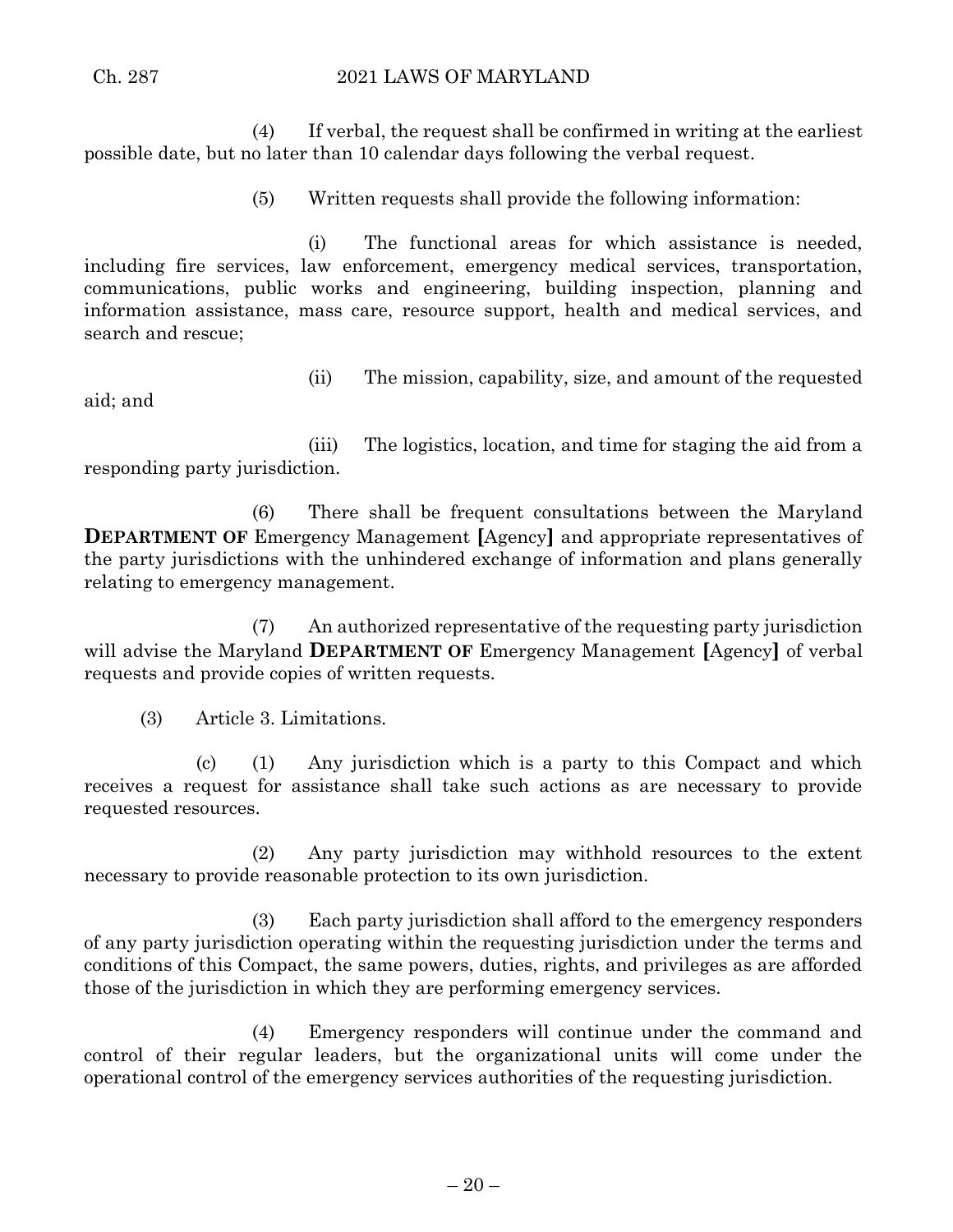(5) Emergency responders shall have the same powers, duties, rights, and privileges as personnel of the requesting jurisdiction correspondent to performing the same function.

(6) The provisions of this article shall only:

(i) Take effect when resources loaned under the terms and conditions of this Compact by the responding party jurisdiction arrive in the requesting party jurisdiction; and

(ii) Continue in effect as long as resources loaned under the terms and conditions of this Compact by the responding party jurisdiction remain in the requesting party jurisdiction.

(4) Article 4. Liability.

(d) (1) Officers or emergency responders of a party jurisdiction rendering aid in another jurisdiction pursuant to this Compact shall be considered agents of the requesting party jurisdiction for tort liability and immunity purposes.

(2) No party jurisdiction or its officers or emergency responders rendering aid in another party jurisdiction pursuant to this Compact shall be liable on account of any act or omission in good faith on the part of responding personnel while so engaged or on account of the maintenance or use of any equipment or supplies in connection therewith.

(3) Good faith in this article shall not include willful misconduct, gross negligence, or recklessness.

(5) Article 5. Supplementary Agreements.

(e) (1) Nothing in this Compact shall:

(i) Preclude any jurisdiction from entering into supplementary agreements with another jurisdiction; or

(ii) Affect any other agreements between jurisdictions.

(2) Supplementary agreements may include, but are not limited to:

(i) Provisions for evacuation and reception of injured and other persons; and

(ii) The exchange of medical, fire, police, public utility, reconnaissance, welfare, transportation, and communications personnel, equipment, and supplies.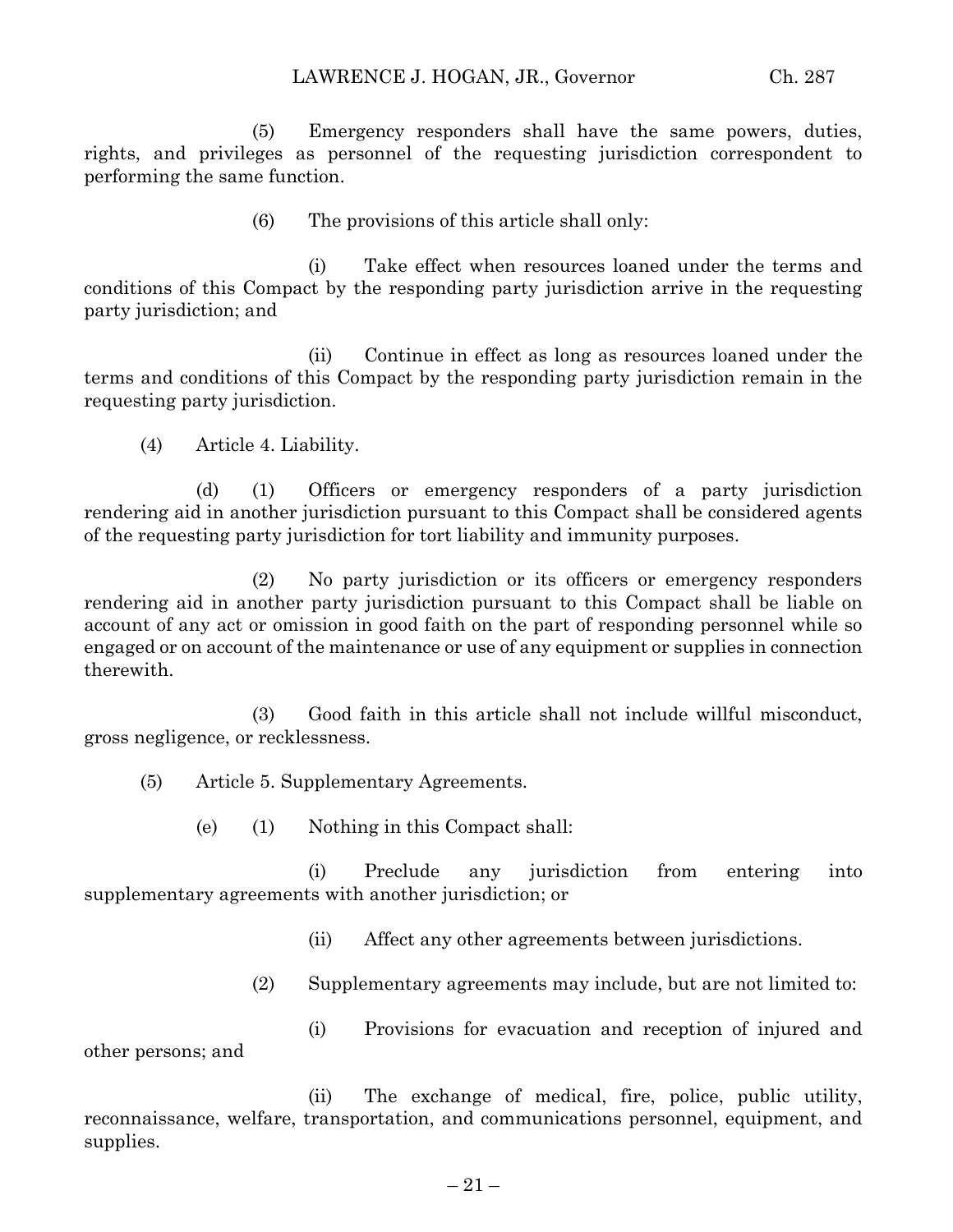(6) Article 6. Reimbursement.

(f) (1) Each party jurisdiction shall provide for the payment of workers' compensation and death benefits to injured members of the emergency responders of its own jurisdiction.

(2) The requesting party jurisdiction will reimburse the responding party jurisdiction for all reasonable and necessary expenses incurred by the responding party jurisdiction provided that any responding jurisdiction may:

(i) Assume in whole or in part such loss, damage, expense, or other cost;

(ii) Loan equipment or donate services to the requesting party jurisdiction without charge or cost; and

(iii) Agree to any allocation of expenses between the responding and requesting party jurisdictions.

(3) Any two or more party jurisdictions may enter into supplemental agreements establishing a different allocation of costs among those party jurisdictions.

(4) Records of expenses incurred in sufficient detail to satisfy auditing requirements shall be submitted to the requesting party jurisdiction by the responding party jurisdiction as soon as possible following the termination of the assistance provided.

(7) Article 7. Implementation.

(g) (1) Party jurisdictions are encouraged to consult frequently with each other and with the Maryland **DEPARTMENT OF** Emergency Management **[**Agency**]** and to exchange information and plans relating to emergency management.

(2) (i) This Compact shall become effective immediately upon its enactment into law by any two jurisdictions in a form substantially similar to the Compact set forth in this subtitle.

(ii) Thereafter, this Compact shall become effective as to any other jurisdiction upon its enactment by that jurisdiction.

(3) Any party jurisdiction may withdraw from this Compact by enacting a repeal of the same but no such withdrawal shall take effect until 30 days after the senior elected official of the withdrawing jurisdiction has given notice in writing of such withdrawal to the senior elected officials of all party jurisdictions.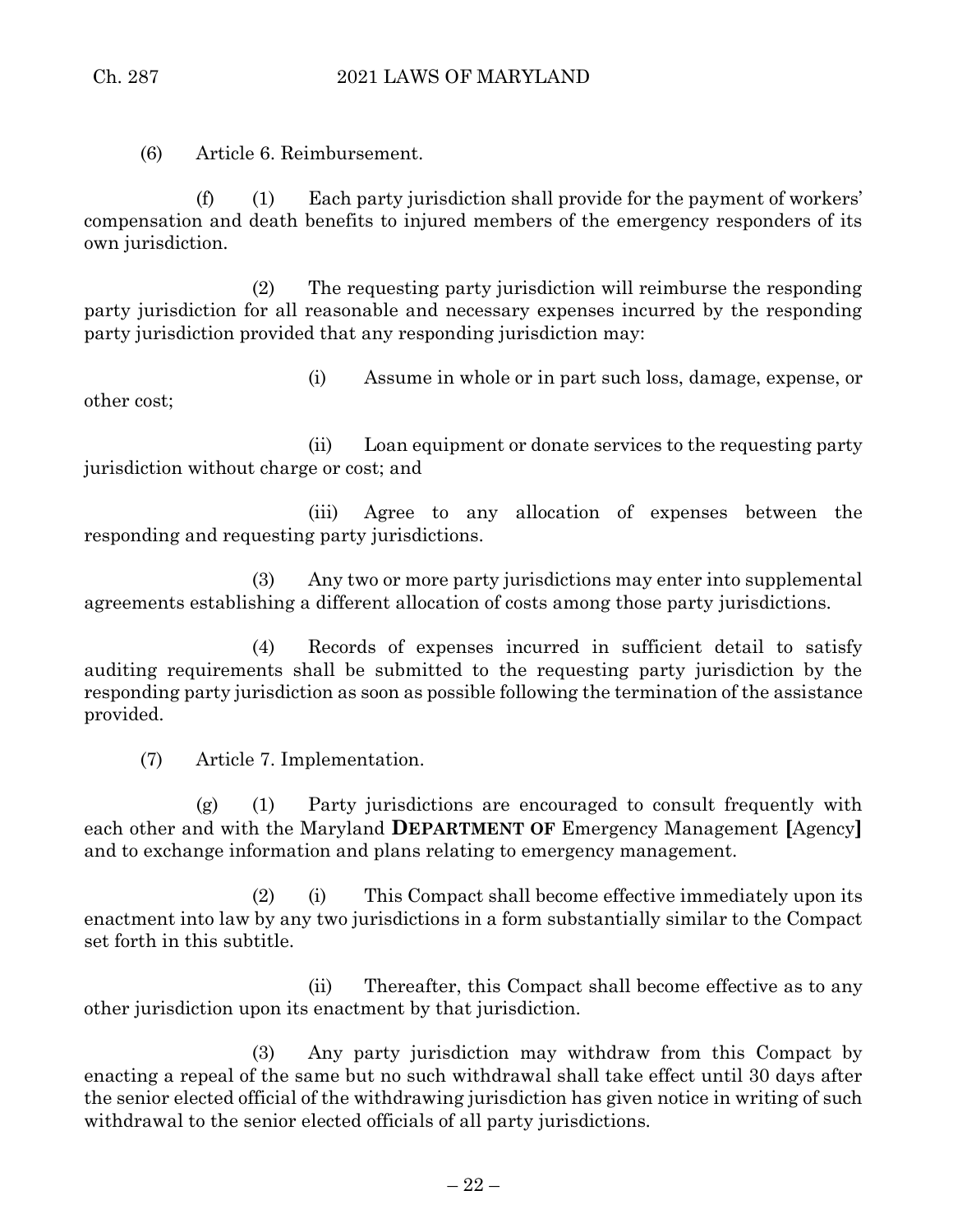(4) Withdrawal from the Compact shall not relieve the withdrawing jurisdiction from obligations assumed under Article 4 or Article 6 of this Compact prior to the effective date of withdrawal.

(5) Authenticated copies of this Compact and of such supplementary agreements as may be entered into shall at the time of their approval be retained by each party jurisdiction and with the Maryland **DEPARTMENT OF** Emergency Management **[**Agency**]**.

(8) Article 8. Validity.

(h) (1) This Compact shall be construed to effectuate the purposes stated in Article 1 hereof.

(2) If any part or provision of this Compact or the application thereof to any person or circumstance is held invalid for any reason in a court of competent jurisdiction, the invalidity does not affect other provisions or any other application of this Compact which can be given effect without the invalid provision or application, and for this purpose the provisions of this Compact are declared severable.

#### **Article – State Government**

9–2901.

(c) The Council consists of the following members:

(9) the **[**Executive Director of the Maryland Emergency Management Agency**] SECRETARY OF EMERGENCY MANAGEMENT**, or the **[**Executive Director's**] SECRETARY'S** designee;

10–1503.

(b) The Council consists of the following 37 members:

(17) the **[**Director of the Maryland Emergency Management Agency**] SECRETARY OF EMERGENCY MANAGEMENT**;

SECTION 3. AND BE IT FURTHER ENACTED, That:

(a) The Maryland Department of Emergency Management is the successor of the Maryland Emergency Management Agency.

(b) In every law, executive order, rule, regulation, policy, or document created by an official, an employee, or a unit of this State, the names and titles of those agencies and officials mean the names and titles of the successor agency or official.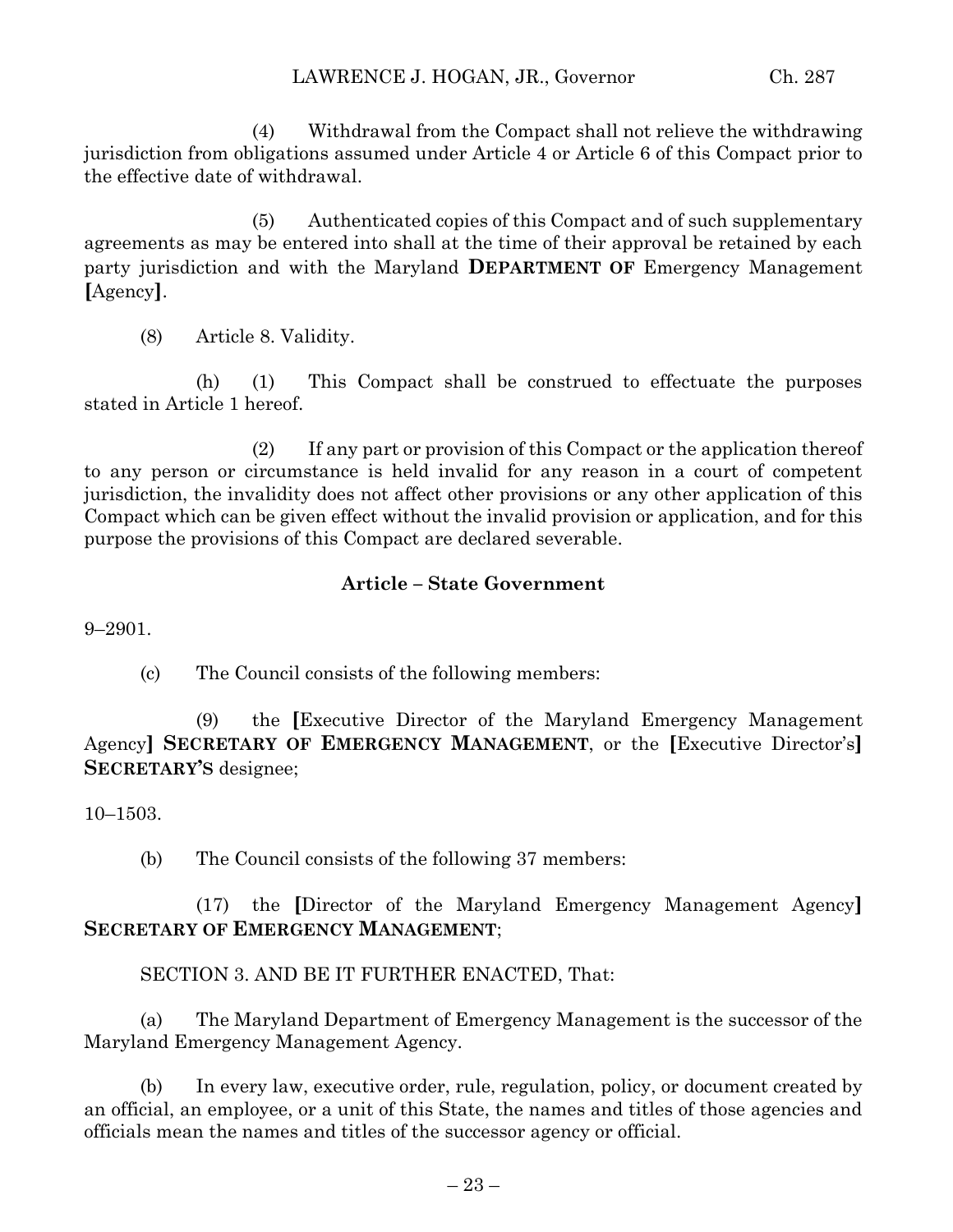SECTION 4. AND BE IT FURTHER ENACTED, That nothing in this Act affects the term of office of an appointed or elected member of any board, commission, office, department, agency, or other unit. An individual who is a member of a unit on the effective date of this Act shall remain for the balance of the term to which appointed or elected, unless the member sooner dies, resigns, or is removed under provisions of law.

SECTION 5. AND BE IT FURTHER ENACTED, That any transaction or employment status affected by or flowing from any change of nomenclature or any statute amended by this Act and validly entered into or existing before the effective date of this Act and every right, duty, or interest flowing from a statute amended by this Act remains valid after the effective date of this Act and may be terminated, completed, consummated, or enforced as required or allowed by any statute amended by this Act as though the amendment had not occurred. If a change in nomenclature involves a change in name or designation of any State unit, the successor unit shall be considered in all respects as having the powers and obligations granted the former unit.

SECTION 6. AND BE IT FURTHER ENACTED, That all persons who, as of September 30, 2021, are employees in budgeted positions in the Maryland Emergency Management Agency or the Department of Public Safety and Correctional Services and whose positions are transferred to the Maryland Department of Emergency Management as provided by this Act are hereby transferred to the Maryland Department of Emergency Management without any change or loss in pay, working conditions, benefits, rights or status, and shall retain any merit system and retirement status they may have on the date of transfer.

SECTION 7. AND BE IT FURTHER ENACTED, That, except as provided in Section 11 of this Act:

(1) the continuity of every board, commission, office, department, agency, or other unit is retained; and

(2) the personnel, records, files, furniture, fixtures, and other properties and all appropriations, credits, assets, liabilities, and obligations of each retained unit are continued as the personnel, records, files, furniture, fixtures, properties, appropriations, credits, assets, liabilities, and obligations of the unit under the laws enacted by this Act.

SECTION 8. AND BE IT FURTHER ENACTED, That letterhead, business cards, and other documents reflecting the renaming of the Maryland Emergency Management Agency to be the Maryland Department of Emergency Management may not be used until all letterhead, business cards, and other documents already in print and reflecting the name of the Agency before the effective date of this Act have been used.

SECTION 9. AND BE IT FURTHER ENACTED, That the publisher of the Annotated Code of Maryland, in consultation with and subject to the approval of the Department of Legislative Services, shall correct, with no further action required by the General Assembly, cross–references and terminology rendered incorrect by this Act. The